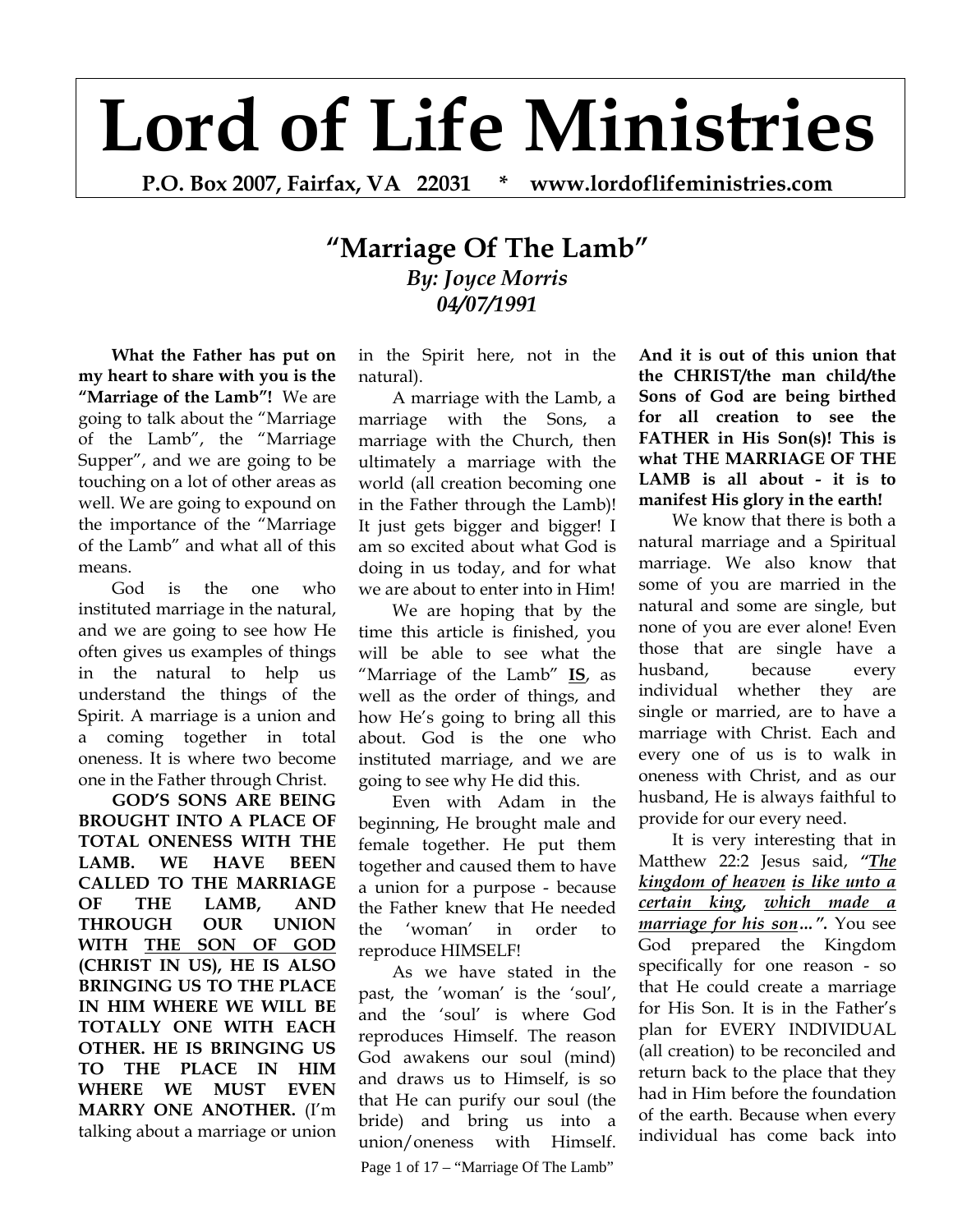God, **ALL CREATION WILL HAVE A MARRIAGE WITH THE LAMB! ALL CREATION WILL BE ONE IN HIM - AND WITH HIM - AND WITH EACH OTHER! THERE WILL BE NO MORE DIVISION, ENMITY, OR STRIFE - ONLY THE NATURE OF GOD IN ALL HIS CREATION!** 1Corinthians 15:28 says, *"For when all things shall be subdued unto Him, then shall the Son also be subject unto Him that put all things under Him, that God may be all and in all."* 

Jesus went to the cross to fulfill the Word of God and make atonement for man's sin so that we could come to this marriage and be one with God again. Sin had separated man from God, but the word **"atonement"** means: the reparation of a wrong or harmful act; **the reconciliation of God and humankind through the life and death of Christ.** Colossians 1:20-21 says, *"For it pleased the Father that in Him should all fullness dwell; AND HAVING MADE PEACE THROUGH THE BLOOD OF HIS CROSS, BY HIM TO RECONCILE ALL THINGS UNTO HIMSELF; BY HIM, I SAY, WHETHER THEY BE THINGS IN EARTH, OR THINGS IN HEAVEN."* In other words, Jesus went to the cross and shed His blood to reconcile all creation back to the Father, and to restore them back to that same oneness that they had in Him before the foundation of the earth. This is what the marriage of the Lamb is all about - IT IS THE FULFILLMENT OF GOD'S PLAN TO MAKE ALL THINGS ONE AGAIN, IN, AND THROUGH HIS SON!

While in the Spirit recently, God showed us the Lamb on Mount Zion and the blood was still pouring out of His side. This was symbolic of the Christ still flowing out of the Spirit ministering and reaching out to those that are still in darkness and have not been awakened to His love. He is drawing and reconciling them back into the Father, so that they can come to this marriage and be one with the Lamb!

This marriage is an everlasting feast, which is the Kingdom of God. This feast is righteousness, peace, and joy in the Holy Spirit. This feast is love. This feast is a never-ending feast where all creation continually feasts on the fruits of the Spirit, and where God manifests Himself continually through His creation.

This is not just some event in the future, but it is what the Father is calling us to NOW! He wants us to enter in and walk in harmony and oneness with Him NOW! We are to be continually feasting on the fruits of the Spirit - feasting on His joy, His peace, His resurrection life, and on the love of God NOW! **WE ARE TO BE FEASTING ON THE LAMB NOW - PARTAKING OF ALL THAT HE IS, THAT WE MIGHT BECOME ALL THAT HE IS! THE FATHER IS REPRODUCING HIMSELF IN DEGREES NOW, IN, AND THROUGH HIS SON(S) - BUT HE IS ABOUT TO COME ON THE SCENE IN ALL OF HIS GLORY TO DECLARE BOTH HIMSELF, AND HIS LOVE FOR ALL CREATION! HE IS CAUSING A PEOPLE WITH A HEART AFTER GOD TO COME FORTH IN HIM NOW - AND THESE PEOPLE ARE BEING MADE INTO HIS** 

## **IMAGE AND LIKENESS - FOR HIS GLORY!**

If you turn to Revelations chapter 14 ("fourteen" means: double perfection), the Lamb is standing on Mount Sion, and there are a people with Him that have the name of the Father written in their foreheads. It says in Revelations 14:1, *"And I looked, and lo, a Lamb stood on the mount Sion, and with Him an hundred forty and four thousand*  ("one hundred and forty four" means: Spirit-guided Life, the Overcomers. "Thousand" means: Glory of God, His Fullness. In other words, it is speaking of a group of people that have overcome all things through Christ, and now bear the fullness of God and His glory. They have become one with the Father through the Lamb)*, having His Father's name written in their foreheads."* When it speaks of *"having His Father's name written in their foreheads"*, it is talking about the "Father's "nature". Their minds have been totally transformed (or renewed) into the mind of Christ.

How does God write His "name" ("nature") in your forehead? He does this through His Word and Spirit going into your mind and judging (bringing correction to) and consuming everything that is not like Him. Through the Word and the Spirit He is renewing and restoring your mind back to its former state - which is the mind of Christ. He is restoring your mind back to the way it was IN HIM before the foundation of the earth. Through the Word and the Spirit, He is causing you to remember who you are, and by transforming/renewing your mind - **He is**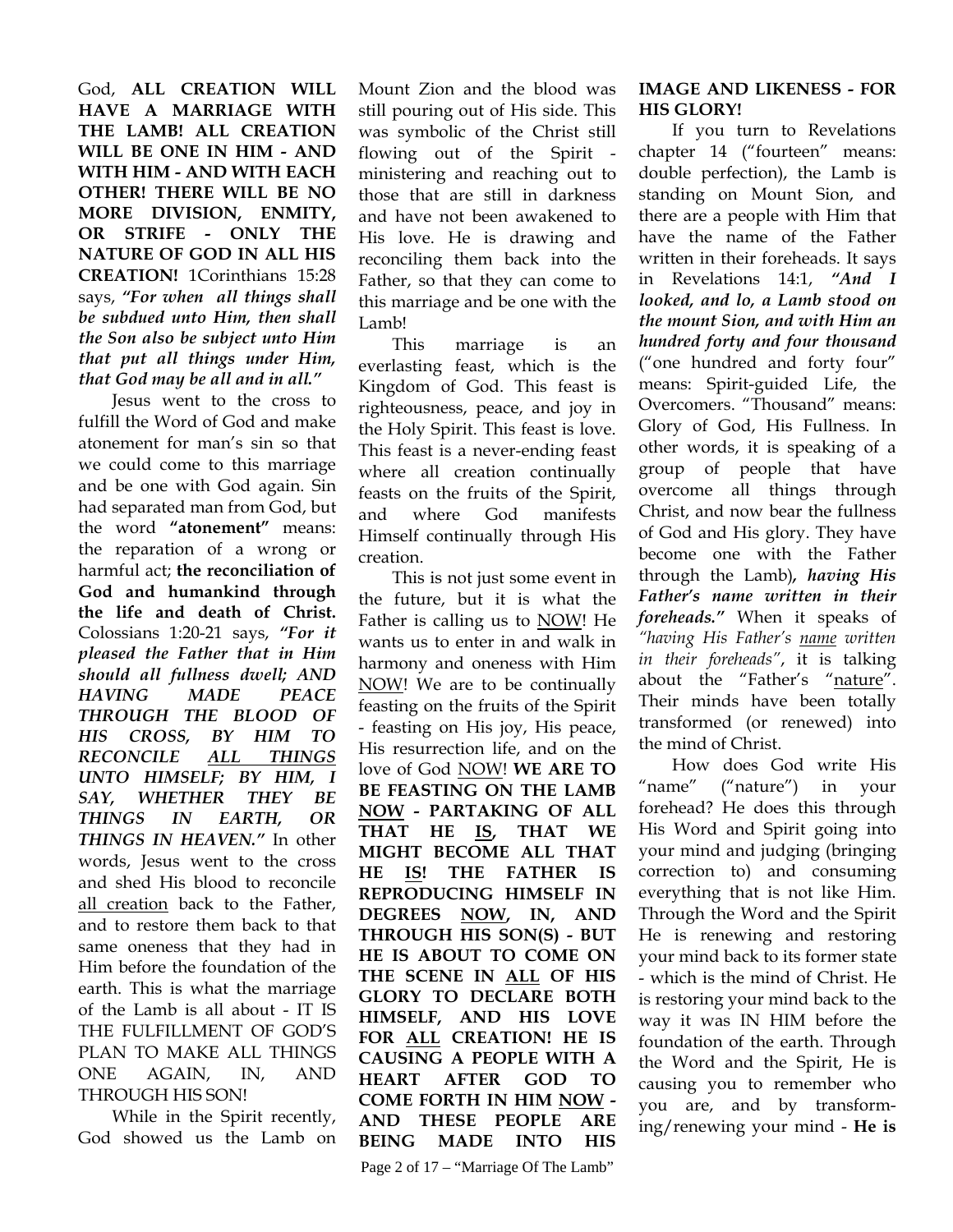**changing your nature** (what you think, speak, and do) **to where you are becoming the Lamb! He is causing you to become all that He (Christ) is, because when you come to the place in Him where you are totally one with the Father again, nothing** (no sin/no thought) **will ever separate you from the love of God again!** 

Paul writes in Romans 12:2, *"…be not conformed to this world: BUT BE YE TRANSFORMED BY THE RENEWING OF YOUR MIND, that ye may prove what is that good, and acceptable, and perfect will of God."* In Ephesians 4:23- 24, *"And BE RENEWED IN THE SPIRIT OF YOUR MIND; And that ye PUT ON THE NEW MAN* (Christ Himself)*, WHICH AFTER GOD IS CREATED IN RIGHTEOUSNESS AND TRUE HOLINESS."* And also in Colossians 3:10, *"…PUT ON THE NEW MAN, WHICH IS RENEWED IN KNOWLEDGE AFTER THE IMAGE OF HIM THAT CREATED HIM."* 

The reason Paul is saying all of this, is because he understood that God's Sons need to have their minds renewed and transformed into the mind of Christ. He knew that we need to put on the new man/nature of God. He understood that Jesus was the firstborn among many brethren that would come forth in His image and likeness. And in Romans 8:28 he writes, *"For whom He did foreknow, He also did predestinate to be conformed to the image of His Son, that He might be the firstborn among many brethren."* Paul understood that just like in Revelations 14, in God's timing, He will have a people come forth that will have the same nature as the Lamb!

If you read on in Revelations 14:2-5 it says, *"And I heard a voice from heaven, as the voice of many waters, and as the voice of a great thunder: and I heard the voice of harpers harping with their harps: And they sung as it were a new song before the throne, and before the four beasts, and the elders: and no man* (no natural man) *could learn that song but the hundred and forty four thousand, which were redeemed from the earth."* It says that they were *"redeemed from the earth"*, which means, they have been set free and set apart from the bondage of corruption of this world. They have overcome all things through the blood of the Lamb and are no longer made subject to vanity, and the law of sin and death. Where they once bore the image of the first man (Adam) which of the earth is earthy, they now bear the image of the second man, which is the Lord (Lamb) from heaven.

*"These are they which were not defiled with women* (they no longer lay down with and have a relationship with their soul/selfwill)*; for they are virgins* (there is nothing left in them that is not like the nature of God. Their mind has been renewed and remains pure and undefiled. They are without spot or blemish in the eyes of the Lord, and they remain totally committed to their relationship and marriage with the Lamb)*. "THESE ARE THEY WHICH FOLLOW THE LAMB WITHERSOEVER HE GOETH. THESE WERE REDEEMED FROM AMONG MEN, BEING THE FIRSTFRUITS UNTO GOD AND TO THE LAMB. AND IN THEIR MOUTH WAS FOUND NO GUILE: FOR THEY ARE* 

## *WITHOUT FAULT BEFORE THE THRONE."*

The Father has shown me in glimpses that He has an order in which the marriage with the Lamb must take place. He also spoke very clearly and said that, "My Sons must become the Lamb."

To become the Lamb, you must first marry and have a union with the Lamb! As God swallows up your soul to where all that is left is Him, you become the Lamb because you are one!

But in order for you to become the Lamb, you must also eat ALL the parts of the Lamb. Just like with Israel, they had to consume the whole lamb and nothing could remain uneaten. You have to eat the hind parts. You have to eat the head. You have to eat the inward parts. You have to eat all of the uncomely parts of the Lamb. In other words, you have to eat the Word, and the Word is the Lamb!

John 1:14 says, **"And the Word was made flesh and dwelt among us…"**, then in chapter 6:53-58, and in verse 63, *"…Jesus said unto them, Verily, verily, I say unto you, EXCEPT YE EAT THE FLESH OF THE SON OF MAN, AND DRINK HIS BLOOD, YE HAVE NO LIFE IN YOU. WHOSOEVER EATHETH MY FLESH, AND DRINKETH MY BLOOD, HATH ETERNAL LIFE; and I will raise him up at the last day. For my flesh is meat indeed, and my blood is drink indeed. He that eatheth my flesh, and drinketh my blood, dwelleth in me, and I in him. AS THE LIVING FATHER HATH SENT ME, AND I LIVE BY MY FATHER: so HE THAT EATETH ME, EVEN HE SHALL LIVE BY ME.* (Revelations 14:4 says,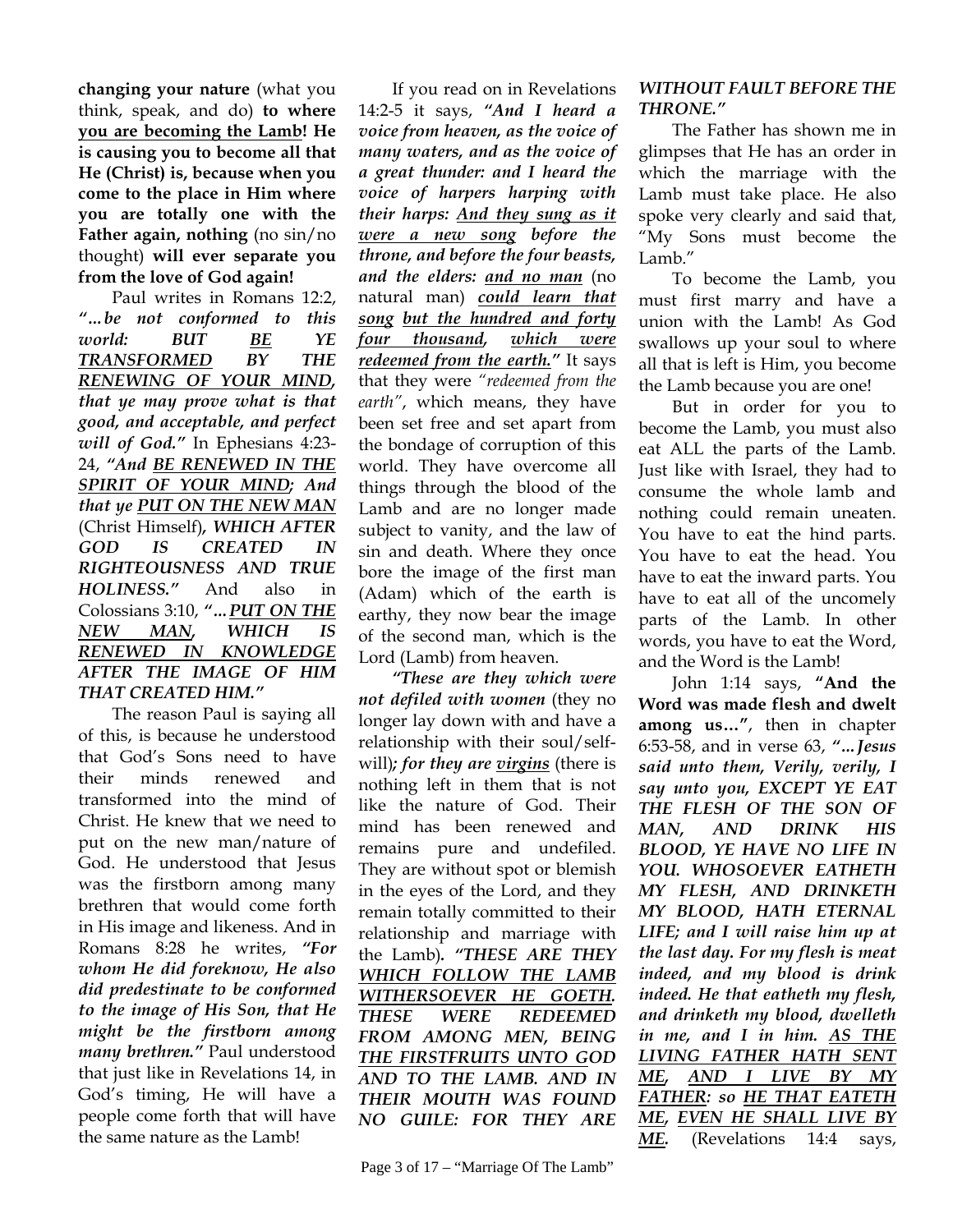*"…THESE ARE THEY WHICH FOLLOW THE LAMB WHITHERSOEVER HE GOETH."*  In other words, they live by the Word!) *"This is the bread which came down from heaven: not as your fathers did eat manna, and are dead: HE THAT EATETH OF THIS BREAD SHALL LIVE FOR EVER…IT IS THE SPIRIT THAT QUICKENETH; the flesh profiteth nothing: THE WORDS THAT I SPEAK UNTO YOU, THEY ARE SPIRIT, AND THEY ARE LIFE."* 

But there are many parts of the Word that your flesh doesn't want to eat - so your self-will pops up its head and says, "Well, that part is not for me. I don't need to walk that out. That part isn't for me, it's for that person over there – will you look at what they're doing. I don't have to eat that. I can do what I want, say what I want, and think what I want. Nobody is going to tell me what I can and can't do. I don't want to love that person. I don't want to forgive that person. God, I'll give you this part of my life, but I want to keep that part for myself." The reason so many parts of the Word are uncomely and displeasing to the flesh, is because if you eat and digest those parts of the Word, then your soul will have to change and die out (to the self-will).

The more you eat of the Lamb, the more your soul will be swallowed up. And when God has swallowed up everything in you that is not like Him, you will have become the Lamb. You will be totally one! You will have entered into a place in Him where you will go out no more, and He will be all in all in every area of your life. There will be no

more temple within, because God will have filled the whole house, *"…for the Lord God Almighty and the Lamb are the temple of it."* 

This is the reason why God told Israel when He was about to deliver them out of the bondage of Egypt, that they had to kill (sacrifice) a Lamb without spot or blemish. He told them that they were to strike their lintel and the two side posts of their door with its blood (the door represents the mind, and that it was to be covered by the blood). He said that no one was to go outside of their house (the Spirit), and if they did all that He told them to do - then the destroyer (death) would not enter into their house (mind) and smite them. In other words, they were to remain in the Spirit, in the mind of Christ, and were not to go back out into the five-sense realm.

He then told them that they were to roast the Lamb with fire. In other words, it was to be a burnt sacrifice. Jesus is the Lamb, and He is the pattern for all of us. Hebrews 12:29 says, *"For our God is a consuming fire."* Then in Romans 12:1-2 Paul writes, *"I beseech you therefore, brethren, by the mercies of God, that ye PRESENT YOUR BODIES A LIVING SACRIFICE, holy, acceptable unto God, which is your reasonable service. And be not conformed to this world: but BE YE TRANSFORMED BY THE RENEWING OF YOUR MIND, that ye may prove what is that good, and acceptable, and perfect will of God."* 

Page 4 of 17 – "Marriage Of The Lamb" Israel was also told that they had to eat every part of the Lamb. They were to eat the innermost parts of the lamb, the head, and the legs. He said that they were to

let nothing of it (the Lamb) remain (outside of them/uneaten/undigested).

All this was to be done in preparation for the journey that God wanted to take them on. This journey was to bring them out of their bondage in Egypt (which represents the flesh) and into the Promised Land (which represents the Spirit/the Kingdom of God/the marriage of the Lamb). God wanted them to enter into the completeness of His Kingdom, which is righteousness, peace, and joy - but Israel would not allow the Lamb to become a part of them. They would not let God into their life and allow Him to transform their minds. They refused to walk by faith, and continued to walk according to their five senses, in murmuring and complaining. They would not enter into that place of oneness that God desired to have with them - and because of this they could not bring forth the fruits of God in the earth. And because they would not believe God and enter into the Promised Land (the Kingdom of God/the marriage of the Lamb), they died in the wilderness (were cast out into outer darkness).

The marriage of the Lamb is all about God's Sons (and eventually all creation) becoming the Lamb (or taking on the nature of the Lamb) through a union with Christ. It is all about two becoming one, and as you continue to go deeper and deeper in your relationship with Christ your union is producing a Son. As you walk in oneness with the Lamb, He is causing you to become the Lamb.

In Revelations 14:4, the reason the one hundred and forty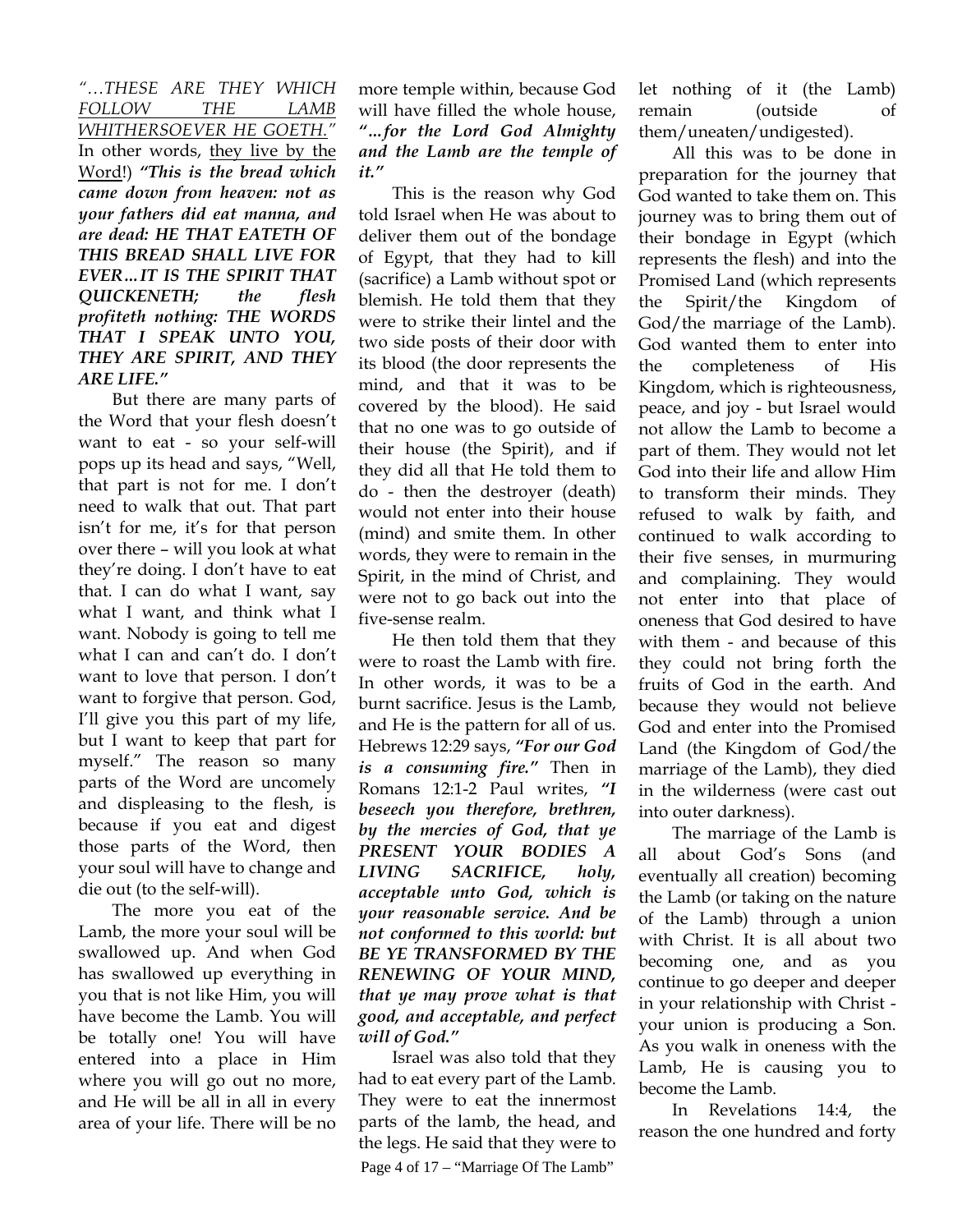four thousand *"follow the Lamb withersoever He goeth"*, is because they are inseparable. THEY HAVE ALL BECOME ONE!

Whatever you are having a union with is what you are becoming (or producing)! If you choose to have a union with your soul, then it is impossible for you to produce anything except the flesh. If you are having a union with the Lamb, you cannot become anything else but the Lamb/Christ in the earth.

There are however a lot of people who want a marriage with the Lord in name only. They want His name, and the benefits and blessings that go along with His Name - but they do not want to make a commitment and become His Name (nature).

I remember very clearly one day many years ago, while I was getting ready to go out and minister at a Full Gospel Business meeting, the Lord spoke very loud and very clear on this. He said, "My people want My name, but they don't want to become My Name. My people want my name so that their reproach will be removed and their sins forgiven - but they don't want to become my Name. They want a relationship with Me - but they don't want to marry Me, because if they marry Me then that means that they will have to make a commitment." He said, "Even in the natural, you see many people today choosing not to get married, because they don't want to make a commitment. They don't want the responsibility that comes with marriage - because it is a commitment one to another that must be worked out daily within that union." He said, "My

people are the same way. They want a relationship with Me, but they don't want to marry Me. Just like Israel, My people still want to continue in fornication and adultery. They still want to have other lovers, and continue in idol worship. They love their families, relationships, money, homes, possessions, and businesses more than Me. They want the things of this world more than Me. They want their religions, doctrines, traditions, and beliefs more than Me. They are not willing to love Me first in their life! They are not willing to put Me first and let Me be Lord of their life! They want My blessings more than the One who blesses them. They want the gifts I give them, more than the Giver of the gifts. They want their ministries, knowledge, and revelations of Me - but they do not want the responsibility and commitment that comes with them! They do not want to come to the marriage of the Lamb, because they still want to live separate and apart from me." He said, "Many in the body of Christ and even many of My Sons have sought to build their own kingdoms, rather than live as one with Me in My Kingdom. They want My name to open doors before them - but they do not want to enter in, through a union with The Door. They do not want to come to the marriage that I have prepared for My Son. They do not want to take their responsibility and be what I have called them to be - which is My Name (nature). They do not want to be one with Me!"

These are strong statements indeed - but they are true. This is what has been, and is going on in the body of Christ and in God's Sons today. We still want the big revelations, the knowledge, and the understanding - but we do not always want the responsibility and commitment that comes with them.

We have all been called to this marriage. We have all been called to this union, and to be one with the Lamb. We have all been called to the marriage of the Lamb, that we might become the Lamb! The King has sent forth His servants time and time again, saying, *"…The wedding is ready…".* He has told us repeatedly that the invitations have been sent! And He has also told us that, *"…MANY ARE CALLED, BUT FEW ARE CHOSEN."*

There is both a responsibility, and a commitment that is required in this marriage with the Lamb. When you first marry the Lord and commit your life to Him, He takes you into the bedchambers and you have a honeymoon experience. You experience Christ in your life everyday. He pampers you and pets you. You experience His love, joy, and peace. You can't get enough of His love, and you just want to stay in His presence forever. But eventually (just like in a natural marriage) the honeymoon must come to an end.

In a natural marriage, you fall head over heals in love with your spouse, and you can hardly wait to get married and spend the rest of your lives together. Both of you put forth your best behavior and you love that person so much that any faults are quickly overlooked. Finally your wedding day is here and the honeymoon period begins. You are so happy and so in love with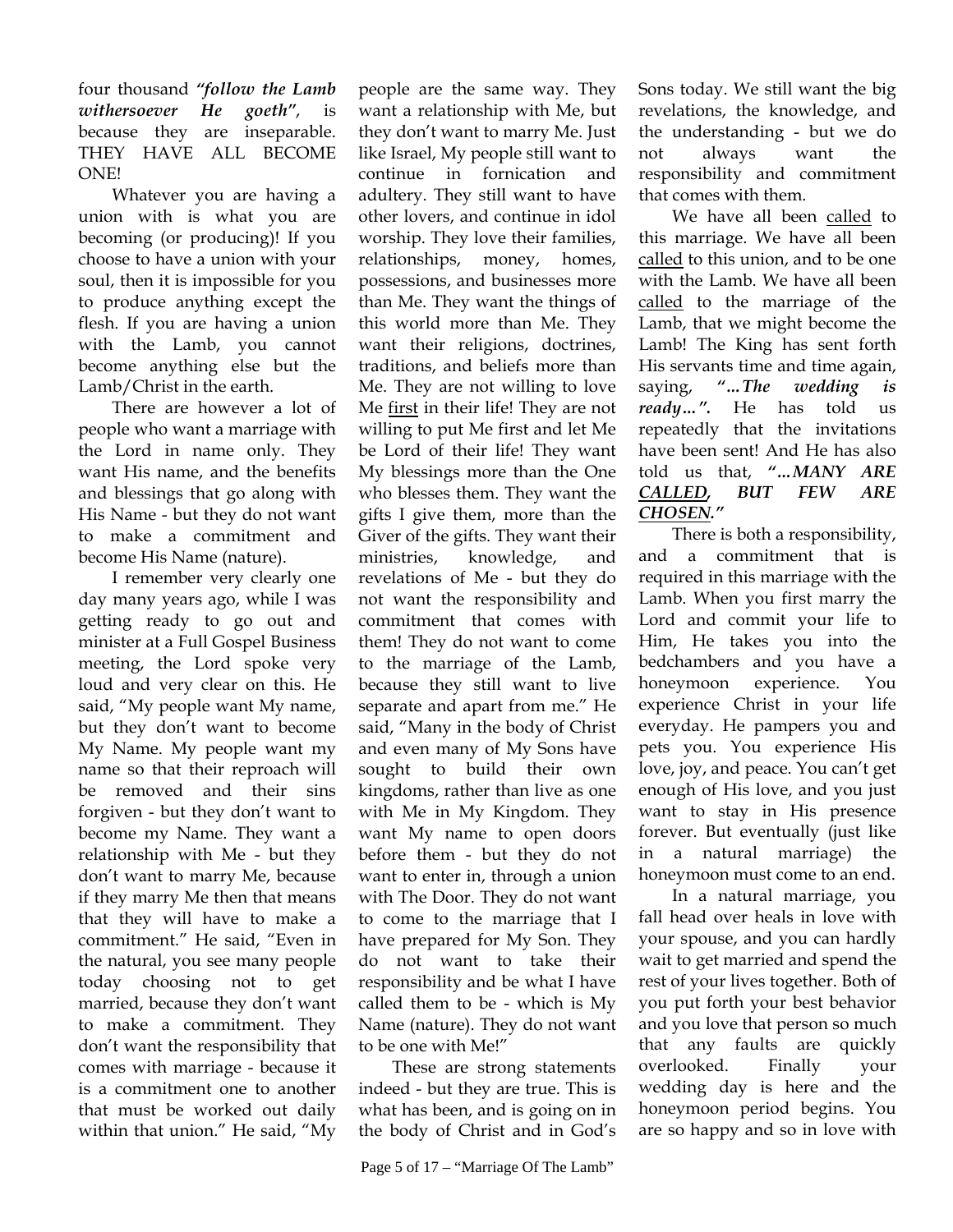each other. But after you've lived together for a while, you begin to find out what the other person is really like. The imperfections come to the surface and the marriage becomes something that you have to work at. At this point the honeymoon feelings generally begin to fade away.

The same thing is true with the Lord. When you marry Him He tells you how great you are, how wonderful you are, and how much He loves you. But when He begins to reveal to you some things that are still in your soul (the woman), then the honeymoon feelings you first enjoyed begin to fade away. This is when the purification process begins, as He deals with areas of your life that are not like the Lamb (Christ).

The purification of your soul is an ongoing process in your becoming one with Him. It is a process of Him consuming those things in you that are not like Him. It is a process of you learning to surrender control of every area of your life to Him. It is a process of Him transforming your mind into the complete mind of Christ.

It is through the purification process that He truly becomes Lord of every area of your life. It is during this time that you learn to die to your self-will and say, *"Not my will, but thine be done."* This is where you will come to an end of yourself, cease from your own labors, and enter into His rest. As you learn to yield your will to Him, He will bring you into a place in Him where there is no more warfare in your mind. Where there is no more frustration and worry - only His righteousness, peace and joy.

When the process of purification is complete, all that will be left is the nature of the Lamb. There will be no more fighting back and forth between the flesh and the Spirit - only a harmony and oneness will remain. You will truly be inseparable, because you will be one in every way - even as the Father is one with the Son.

In a natural marriage, when you first get married you are not truly one with your spouse – that takes time and a great deal of work and patience. The same is true with God. When you marry Him you are not totally one in everything. Your soul still wants to struggle and have her little place every now and then. She still wants to do what she wants to do. In fact, just as in the natural, a woman (your soul) can get pretty nasty at times.

When you marry the Lord, He is committed to be married to you for eternity. But when we marry Him, sometimes we wake up in the morning, take a look at our Husband, and our soul says, "Look. I don't want to be so committed to you today. I've got a few things that I want to run off and do." Our soul doesn't always want to give up control and yield to our Husband. Sometimes she will rise up and try to get bossy with the Lord, and say, "I want to do my own thing today, and I'm not going to listen to you. You can't tell me what to do, I can make my own decisions."

Now have you ever seen a bossy woman in the natural? A bossy woman can get very nasty. Well what is really happening when that woman starts bossing and says, "I'll rule the house today" – that is the son of perdition standing up in the

temple saying, "I'm god of the temple today." But when you get right down to it - what the soul is really saying is, "Come on soul, we're going to go right into hell today."

God's response to this is, "That's good. I'm going to let your soul take you into hell today, because I want to deal with (judge/bring correction to, and consume) some of those things in your soul that are not like me. I want you to take a look at these areas of your soul that took you into hell, and I want you to give them to me so that I can consume them."

God allows your soul to go right into hell, so that you will take a look at those things that brought you there in the first place. And after your soul has been in hell for a time with no peace or joy in your mind; and you see that there is no life in those things - your soul says to its self, "I don't like this." Then your soul (the woman) runs back to her Husband saying, "I'm so sorry. Please forgive me. Lord I promise you I won't ever do that again. Please burn this out of me. Whatever it takes God, just consume that area of my life. I want you Lord. I just want to be one with you. I love you so much."

In a natural marriage, the first face a woman sees when she wakes up in the morning is her husband's. Why? Because he's laying right next to her. She can't get away from him even if she wanted to, because he's laying right next to her.

It's the same thing with the Lord. You can't get away from Him because He's right inside of you. Your Husband is with you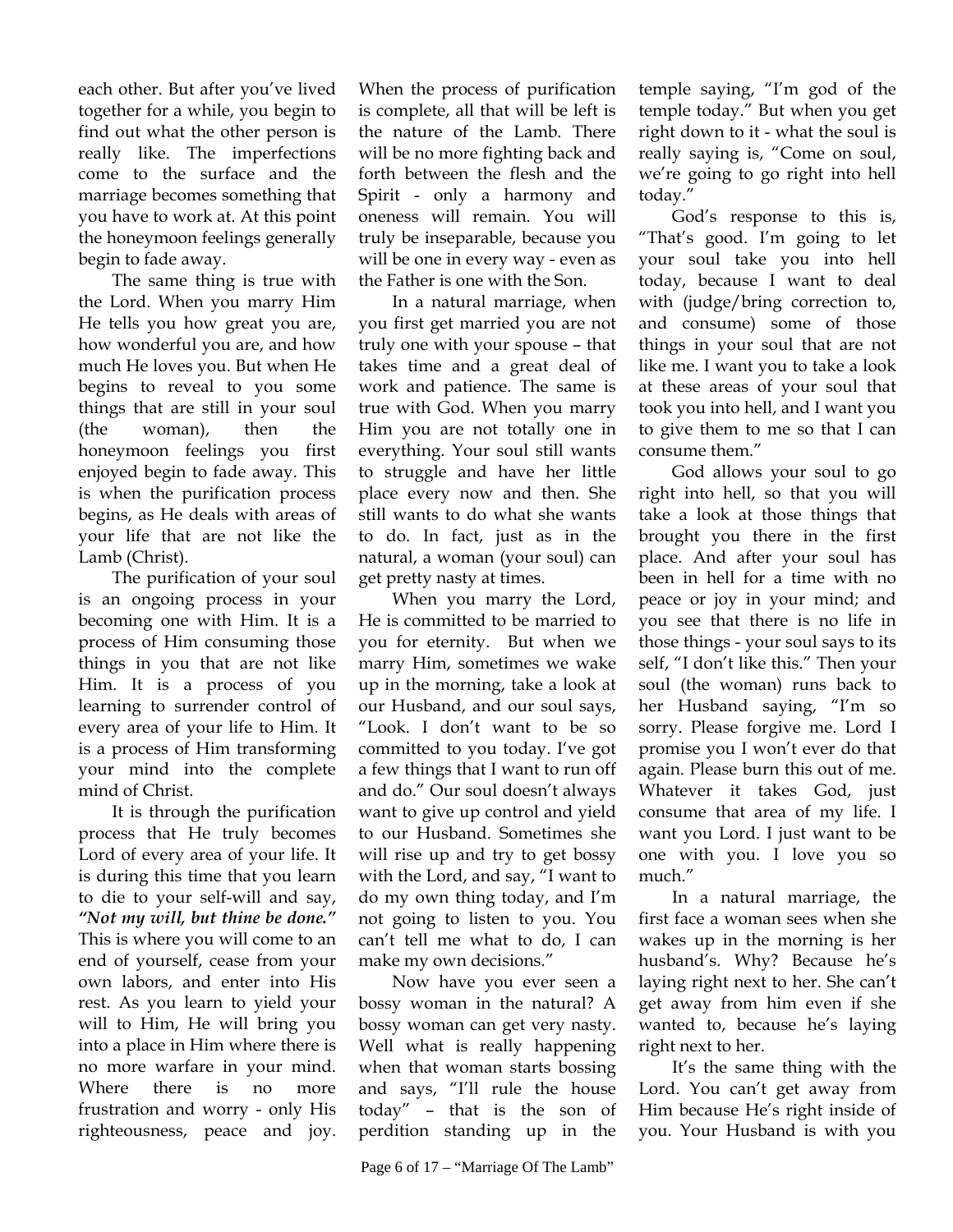coming and going, in and out. In fact, when you go into hell – He's with you. David understood this and he wrote in Psalms 139:7-8, *"Whither shall I go from thy Spirit? Or whither shall I flee from thy presence? If I ascend up into heaven, thou art there: if I make my bed in hell, behold, thou art there."* 

In fact, spouses can also take each other into hell. In the natural, if one goes into hell, the other one goes with them. And whatever happens in the family affects the whole entire body, because we are one together in Christ. If one spouse is rebelling against the Lord, then it affects the other partner as well, because you are one.

God's Sons need to go through this purification process as well, because as long as there are areas in our life that are not like Christ, we cannot walk in total oneness with Him. This is the reason why God is bringing everything to the surface that's not like Him – so that we can see what is still there in our soul and allow Him to consume it.

In the natural, there are a lot of marriages today that don't make it. There are also a lot of marriages with the Lord that don't make it. Some people start out with God, but then they go their own way. Do you understand what I am saying here?

After many years God even had to divorce Israel. Jeremiah 3:6-8 says, *"…Hast thou seen that which backsliding Israel hath done? She is gone up upon every high mountain and under every green tree, and there hath played the harlot. And I said after she had done all these things, Turn* 

*thou unto me. But she returned not. And her treacherous sister Judah saw it. And I saw, when for all the causes whereby backsliding Israel committed adultery I had put her away, and given her a letter of divorce; yet her treacherous sister Judah feared not, but went and played the harlot also."* 

Why did God divorce her? Because she continually played the harlot by giving herself to other gods made of *"stones and wood"*, *"made in the image of corruptible man, birds, four-footed beasts, and creeping things."* She continually left her first love and gave herself over to uncleaness through the lusts of their own hearts/flesh. God's love for Israel was so great that even after she had done all these things, He still pleaded with her to return to Him. When she would not return to Him, He divorced her and she became a sign to all nations.

God was always trying to demonstrate to man what marriage is. He was trying to show man that a Spiritual marriage (a marriage or union with Christ) IS THE KINGDOM OF GOD. It is to be a union between the Lamb and your soul WHERE THE TWO BECOME ONE in righteousness, peace, and joy IN THE HOLY SPIRIT/IN CHRIST. The same principles are to be applied in the home, in a natural marriage. It is to be a coming together or a union between two people in righteousness, peace, and joy IN THE HOLY SPIRIT/IN CHRIST.

The sad part about many marriages in the natural, is that generally one person in the marriage is not in alignment with God. But the believer sanctifies

the whole household. The wife can cover the husband, or the husband can cover the wife by standing in the gap for the other, because they are both one in the eyes of God.

In the Book of Esther (and you can read this for yourself), there was a king at that particular time who made a great feast to show off the riches of his kingdom and his majesty to all the people both great and small. He was very rich in gold, and silver, and wine, and apparel and this king wanted to reveal all that he had. His kingdom and all of his riches are really a representation of the Kingdom of God. He wanted all the people to come and experience his kingdom, to partake of its food, and drink, and many pleasures. But when he sent for his wife (the queen) to come to him so that all the people at his feast could look upon her beauty – she refused to come to him.

Just like the king in the Book of Esther, God has prepared a great feast to show off His Kingdom, and to reveal all of His riches and glory. He has invited all the people to come both great and small, saying, "Come and receive My Kingdom. Come and be clothed in My Nature. Come and take hold of My Gold. Come and feast on My Joy and My peace. I'm giving it all to you won't you come and take it? Won't you come and be one with Me in My Kingdom? Whosoever will, let him come." So many in the body of Christ, and even many of God's Sons are still making excuses and refusing to come to Him. They do not want a marriage with the Lamb – they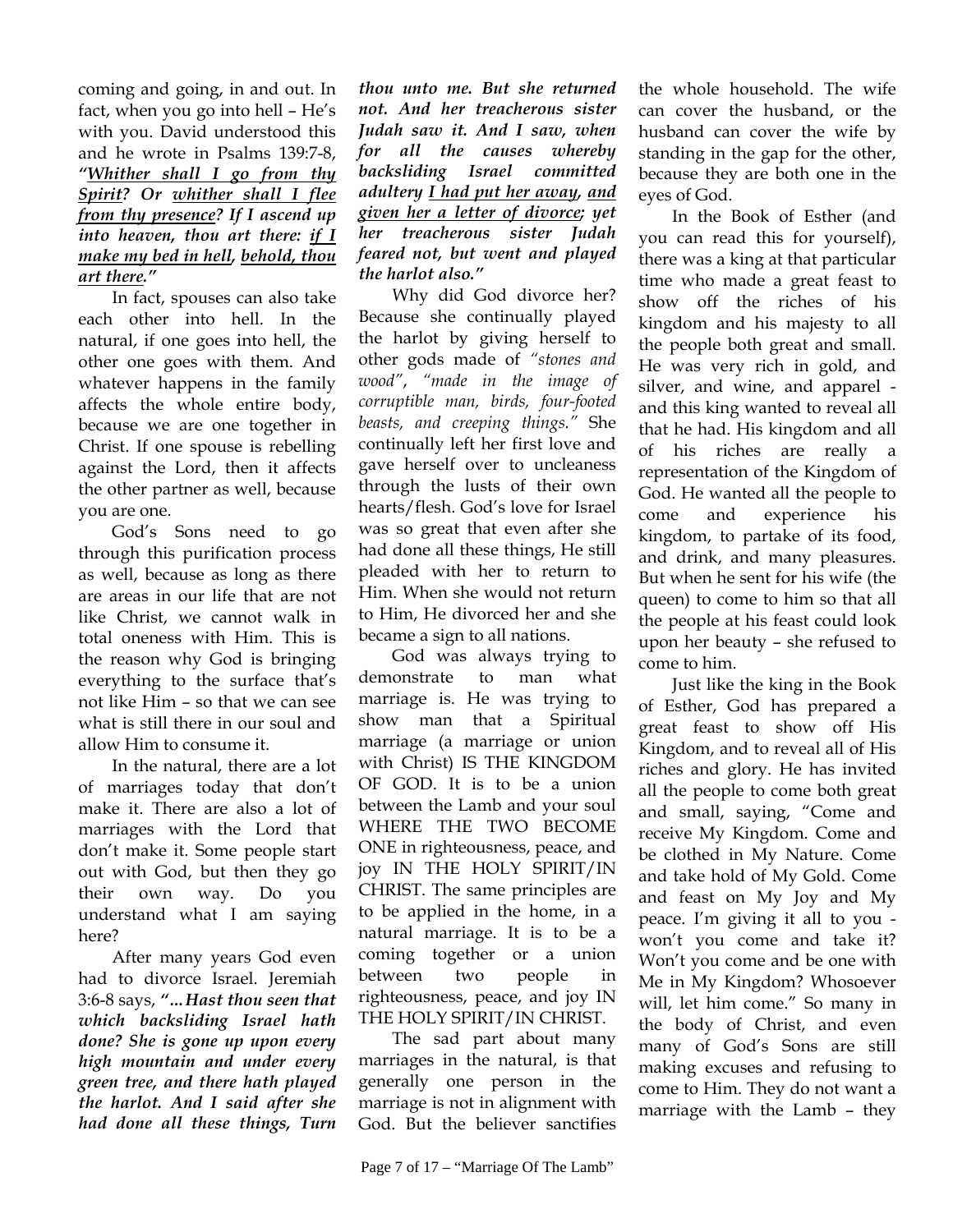only want the benefits of being called by His name.

In the Book of Esther, the king's wife did not want to come to his feast and she refused him. And God showed me that queen Vashti was really a representation of Israel. Israel refused God, and this is the reason why He put her away and gave her a letter of divorce.

The queen represented Israel, and it said that, because all the women would hear of the deed of the queen and how she refused the king, that they would also show contempt and despise their husbands. So a decree was made throughout all the king's empire, and it was written among their laws - that Vashti could come no more before the king (in other words, she was put away, and given a letter of divorce). It was also written and decreed that the king would give her royal estate (position or place of rest in the house of the Lord/the Kingdom of God) to another that is better than she. It also said that, *"…the maiden* (VIRGIN) *that pleased the king would be queen instead of Vashti."* Well if you remember back in Revelations 14:4, in describing the one hundred and forty four thousand (the Overcomers) it said that, *"These are they which were not defiled with women; FOR THEY ARE VIRGINS. These are THEY WHICH FOLLOW THE LAMB whithersover He goeth* (THEY DENY THEIR SELF, TAKE UP THEIR CROSS AND FOLLOW HIM)*. These were redeemed*  (CHOSEN AND SET APART) *from among men, BEING THE FIRSTFRUITS UNTO GOD AND TO THE LAMB ."* 

Because Vashti had refused the king she lost everything and was made a sign (or an example of) to all the women throughout the empire, that all the wives should give honor to their husbands. Now the Lord showed me that these women represented the seven churches spoken of in Revelations; and that the seven churches are also the seven women that God spoke of in Isaiah chapter 4.

So what did the king do after he had put away his first queen? He sought out and chose another virgin (which was Esther) and she became his queen. But before Esther was chosen and could become queen, she to had to go through a time of purification, which lasted 12 months. Twelve means: restoration, the divine government of God. In other words, her time of purification was to bring her soul under the divine government of God, and restore her back to that oneness that she had with Him before the foundation of the earth. This is why all God's Sons must go through a time of purification as well.

Now if you turn to Isaiah 4:1 it says, *"And in that day* (it's talking about the Day of the Lord) *seven women shall take hold of one man…".* It's talking about seven women, and the seven women are the seven churches which are the body of Christ. It says that in that Day they shall take hold of one man (which is Christ). But the problem is that they still haven't buried their first husband. They're still holding onto their old man – Adam, and if they take hold of another man (husband), they are committing adultery.

In this day (the Day of the Lord) they are coming to Christ saying, "Let us be called by your name to take away our reproach, but we still want to eat our own bread, and wear our own apparel." In other words they're saying, "God, we want to be called by your name, but we don't want to become your Name! We want a marriage with you in name only, where we can continue to feed on our carnal (soulish) thoughts. We want to keep our religious traditions, doctrines, and beliefs - and be clothed in our own righteousness, according to our works. We want to continue doing our own thing to satisfy the lusts (desires) of our flesh (self-will/our first husband – Adam). But God, we also want the benefits and blessings that come with your name. God, we really want it both ways!"

But the problem with this is, as long your first husband (Adam) is still alive (in you) and you continue to hold onto him he will continue to pull/bring you back under the law of sin and death, under guilt and condemnation.

In that day (the Day of the Lord) they are taking hold of Christ, but they're still holding onto that first man Adam as well. They are still married to the first man Adam, which is of the earth, earthy; and they are married to the second man Adam, which is the Lord from heaven.

But it says in Roman's 7:1-6, *"Know ye not, brethren, (for I speak to them that know the law,) how that the law hath dominion over a man as long as he liveth? For the woman which hath an husband is bound by the law to her husband so long as he*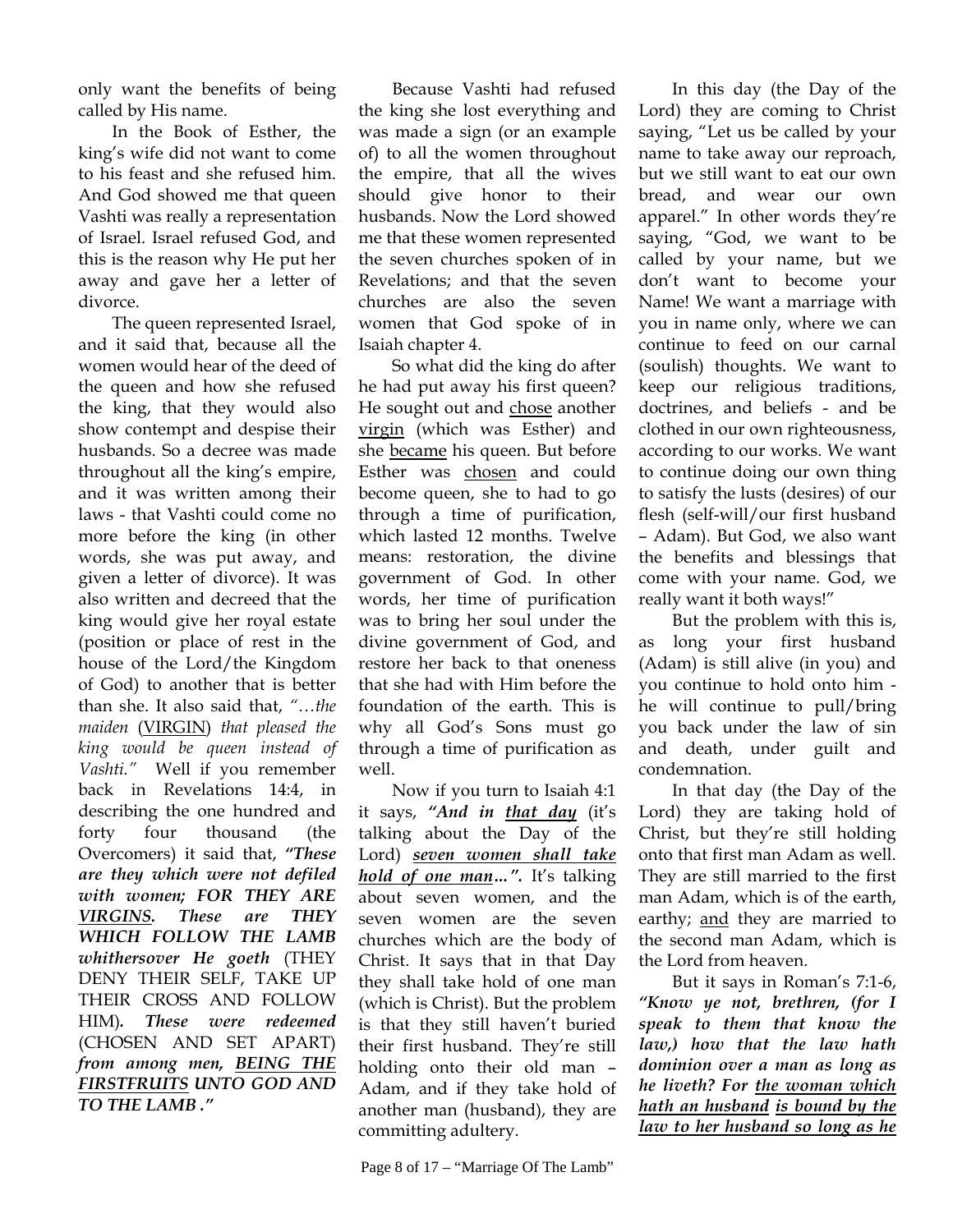*liveth; but if the husband be dead, she is loosed from the law of her husband. So then if, while her husband liveth, she be married to another man, she shall be called an adulteress: but if her husband be dead, she is free from that law; so that she is no adulteress, though she be married to another man. WHEREFORE, MY BRETHREN, YE ALSO ARE BECOME DEAD TO THE LAW BY THE BODY OF CHRIST; THAT YE SHOULD BE MARRIED TO ANOTHER, EVEN TO HIM WHO IS RAISED FROM THE DEAD, THAT WE SHOULD BRING FORTH FRUIT UNTO GOD. For when we were in the flesh, the motions of sins, which were by the law, did work in our members to bring forth fruit unto death. But now we are delivered from the law, THAT BEING DEAD WHEREIN WE WERE HELD; that WE SHOULD SERVE IN NEWNESS OF SPIRIT, AND NOT IN THE OLDNESS OF THE LETTER*  (LAW)*."* Romans 6:1-11 says that our old man is dead. It talks about our death, burial, and resurrection in Christ. It says, *"What shall we say then? Shall we continue in sin, that grace may abound? God forbid, How shall we that are dead to sin, live any longer therein? KNOW YE NOT, THAT SO MANY OF US AS WERE BAPTIZED INTO JESUS CHRIST WERE BAPTIZED INTO HIS DEATH? THEREFORE WE ARE BURIED WITH HIM BY BAPTISM INTO DEATH: THAT LIKE AS CHRIST WAS RAISED UP FROM THE DEAD BY THE GLORY OF THE FATHER, EVEN SO WE ALSO SHOULD WALK IN NEWNESS OF LIFE. FOR IF WE HAVE BEEN PLANTED TOGETHER IN* 

*THE LIKENESS OF HIS DEATH, WE SHALL ALSO BE IN THE LIKENESS OF HIS RESURRECTION: KNOWING THIS, THAT OUR OLD MAN IS CRUCIFIED WITH HIM, THAT THE BODY OF SIN MIGHT BE DESTROYED, THAT HENCEFORTH WE SHOULD NOT SERVE SIN. FOR HE THAT IS DEAD IS FREED FROM SIN. Now if ye be dead with Christ, we believe that we shall also live with Him: KNOWING THAT CHRIST BEING RAISED FROM THE DEAD DIETH NO MORE; DEATH HATH NO MORE DOMINION OVER HIM. For in that He died, He died unto sin once: but in that He liveth, HE LIVETH UNTO GOD. Likewise RECKON YE ALSO YOURSELVES TO BE DEAD INDEED UNTO SIN, BUT ALIVE UNTO GOD THROUGH JESUS CHRIST OUR LORD."*

So as long as you are still holding onto your first husband/the old man/the first man – Adam, you are committing adultery; but if that first man is dead then you are no longer under the law of sin and death. It says that we are to reckon ourselves (the first man - Adam) to be dead, but alive unto God. We are to have only one husband – and that husband is Christ!

Paul understood these things and wrote in Galatians 2:20, *"I am crucified with Christ: nevertheless I live* (he understood that his true-self is Christ)*; yet not I* (he was no longer identifying himself with the old man/his self-will)*, but Christ liveth in me: and the life which I now live in the flesh I live BY THE FAITH OF THE SON OF GOD* (it wasn't even the "old"

Paul's "faith" that he was living by – IT WAS CHRIST'S FAITH THAT HE LIVED BY)*, who loved me, and gave Himself for me."*

 In other words Paul was saying, "My old man is dead. I'm married to the Lamb/Christ and we are one! End of story!"

When you're married to Christ and walking in oneness with Him, you bear the fruits of the Spirit in the earth. In other words, the nature of the Lamb (God) is being manifest through you to where others can come and partake of your fruit. The Father is the husbandman, and He has been waiting a long time to partake of this fruit.

In James 5:7 it says, *"…Behold, the husbandman waiteth for the precious fruit of the earth, and hath long patience for it, until He receive the early and the latter rain."* In your marriage with the Lamb, as you bear more and more fruit - God is beginning to partake of that which He has waited for all this time. Since even before the foundation of the earth, He has longed to partake of the fruits of His labors in creation. When you come to the table of the Lord in this marriage you feed off of one another. You partake of one another - the joy that is set before you, the peace, and the unconditional love that flows back and forth between you. For it is this love (HIS LOVE) that has made you one! The King has prepared a feast and bid ALL TO COME that they might partake of the riches of His Kingdom!

So we are to *"reckon ourselves* (our self-will/first husband - Adam) *to be dead"*, and we are to be *"married to another, even to Him who is*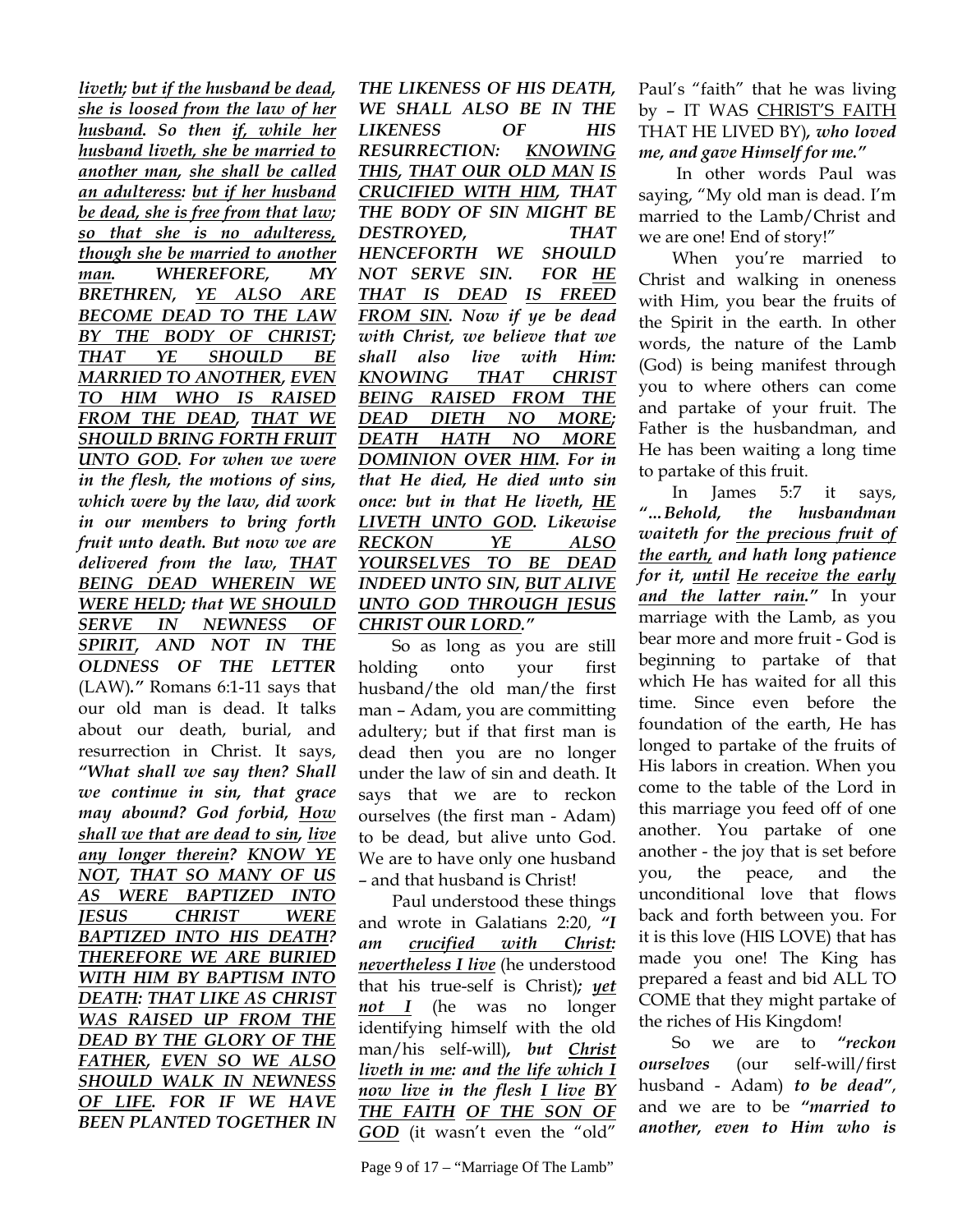*raised from the dead, that we should bring forth fruit unto God."* There are many things that take place in baptism (and we don't have time to do a teaching on this now), but two of the reasons why we are to get baptized is: first – to bury that old man; and second – to marry Christ, and in doing so, *"put on the new man, which after God is created in righteousness and true holiness."* 

And, as all of you know that have experienced being baptized into Christ through the water of baptism – just like Jesus, you immediately go through a wilderness experience. In other words, YOU HAVE TO GO THROUGH THE FIRE! And even though going through the fire is never a pleasant experience, it is a necessary one! This is all part of the purification process that we must go through in becoming one with the Lamb.

Now going back to Isaiah 4:1 which says, *"And in that day seven women shall take hold of one man, saying, We will eat our own bread…"* They didn't want the Bread of Life – they wanted to eat their own bread. They wanted their own traditions, doctrines, and religious beliefs. They wanted to keep their own concepts, ideas, and interpretations of the word. They didn't want a Word that comes out of the Spirit of God - because that would bring change.

The same thing happened when Christ came to Israel and offered them the Kingdom of God - they rejected Him.

They said in Isaiah 4:1, *"…We will eat our own bread, and wear our own apparel…".* They didn't want to wear the

apparel of Christ and put on the new man. They didn't want to be clothed in His righteousness, or adorned as His bride for all to partake of her beauty - because they still wanted to play the part of a harlot.

But in Revelations 19:7-9 it is talking about the Lamb and His wife - a people that have gone through the purification and made themselves ready, that they might be one with Him, and only Him! It says, *"Let us be glad and rejoice, and give honour to Him: FOR THE MARRIAGE OF THE LAMB IS COME* (present tense)*, AND HIS WIFE HATH* (past tense) *MADE HERSELF READY. And to her was granted that she should be arrayed in fine linen, clean and white: FOR THE FINE LINEN IS THE RIGHTEOUSNESS OF THE SAINTS* (the fine linen is Christ Himself)*. And He saith unto me, Write, BLESSED ARE THEY WHICH ARE CALLED UNTO THE MARRIAGE SUPPER OF THE LAMB."* 

*"Blessed are they which are called unto the marriage supper of the Lamb."* In Baptism, when you bury that old man and marry the Lord, He clothes you in His righteousness and decks you as a bride for all to come and see.

I'll never forget the time years ago, when the Lord told me that I was to baptize 12 men in prison (in a bathtub of all things). I could feel His incredible excitement and joy, that these men had made a decision to marry Him. That they desired to be one with the Lamb, and to bear His fruit/nature in the earth!

God gets so excited when an individual makes the decision to marry Him, because that means that they have made up their mind to make a commitment to Him. When an individual marries the Lord, they are set apart (redeemed from among men/and separated) unto God to become a King and Priest in the earth.

It says, *"And in that day seven women shall take hold of one man, saying, We will eat our own bread, and wear our own apparel: only let us be called by thy name, and take away our reproach."* They wanted a marriage in name only so that their reproach (their shame) would be taken away. In other words, they wanted the benefits of being married to Christ without any kind of commitment, and without having to change their lifestyle.

Then in verse 2 it says, *"In that day shall the branch of the Lord be beautiful and glorious…"* The "branch" are those that abide in the vine - because you cannot bear the fruit of the Spirit unless if you abide in Him. It also says in John chapter 15 ('fifteen' means rest) that every individual that *"bears fruit, He purges it, that it might bring forth more fruit."* He's purging you to cause you to cease from your own labors in the flesh, and to bring you into a greater rest in Christ. Because only when you are abiding in the vine (in His rest) can you bear the fruits of the Spirit. He is purging you that you would *"bring forth MORE FRUIT"*, because He wants His fullness to come forth in the earth!

John 15:1-5 says, *"I AM THE TRUE VINE, and MY FATHER IS THE HUSBANDMAN. Every branch in me that beareth not fruit He taketh away: and EVERY BRANCH THAT BEARETH*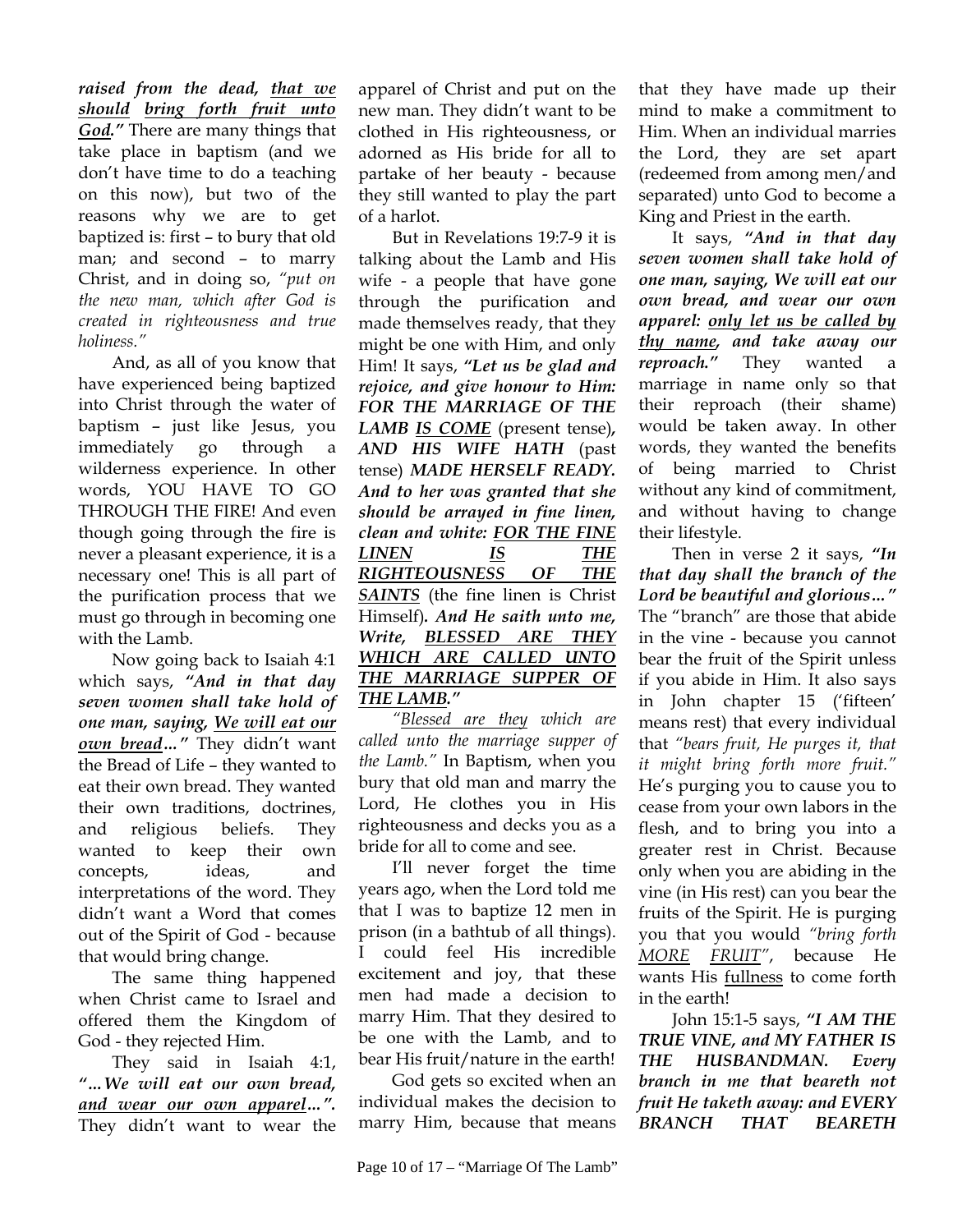*FRUIT, HE PURGETH IT, THAT IT MAY BRING FORTH MORE FRUIT. Now YE ARE CLEAN THROUGH THE WORD WHICH I HAVE SPOKEN UNTO YOU. Abide in me, and I in you. As THE BRANCH CANNOT BEAR FRUIT OF ITSELF, EXCEPT IT ABIDE IN* (remains one with) *THE VINE; NO MORE CAN YE EXCEPT YE ABIDE IN ME. I AM THE VINE, YE ARE THE BRANCHES: HE THAT ABIDES IN ME* (keeps his union with me first)*, AND I IN HIM, THE SAME BRINGETH FORTH MUCH FRUIT: for without me* (outside of me) *ye can do nothing."* 

So the Father is the "husbandman"; Jesus is the "vine"; and you are the "branch". Jesus said, that the Father PURGES (prunes/disciplines/ corrects) every branch that bears fruit – "THAT THE SAME WOULD BRING FORTH MORE FRUIT." The "fruit" comes forth from having a union with the Christ in you. The "fruit" is the nature of God being manifest, or expressed through you.

Hebrews 12:6-7 and in verse 11 (in the Amplified Bible) says, *"For the Lord corrects and disciplines every one whom He loves, and He punishes, even scourges, every Son whom He accepts and welcomes to His heart and cherishes. You must submit and endure [correction] for discipline. GOD IS DEALING WITH YOU AS WITH SONS; for what Son is there whom His Father does not [thus] train and correct and discipline? For the time being no discipline brings joy but seems grievous and painful, but AFTERWARDS IT YIELDS PEACEABLE FRUIT OF RIGHTEOUSNESS to those who have been trained by it—A*  *HARVEST OF FRUIT which consists in righteousness, [that is, in conformity to God's will in purpose, thought and action, resulting in right living and right standing with God]."* So God purges, corrects, and disciplines those whom He loves as Sons, that they would bring forth the PEACEABLE FRUIT OF RIGHTEOUSNESS – bear His nature in the earth.

Now as the Father was preparing the couple for their marriage here recently, they experienced first hand the purging of the Father in their own lives. He put them through the fire to where sometimes they had no idea what was going on but God knew what He was doing. He allowed these things to take place in their lives to bring them into a greater oneness with both Himself, and with each other.

When a couple allows God to purge their lives, they will always come into more of a oneness with Him, and with each other. Unity only comes when the oneness of God operates through your lives.

When an individual has a union with the Lord the fruits of the Spirit flow freely through them. But if their mate will not allow God to purge them (deal with their lives), then it creates contention and strife in the marriage. They argue about everything. But the Lord will turn around and use that one (rebellious) individual to push the other one right on into Him. Romans 8:28 says, *"And we know that ALL THINGS work together for good TO THEM THAT LOVE GOD, to them who are called according to His purpose."* 

However, if that one (rebellious) individual won't submit to the dealings of the Lord and come into a union with Christ - God may judge them and cast them into outer darkness just like Israel. But in the Father's timing, He will graft them in again.

In fact, in several places in Jeremiah, and also in Revelations it says - that the time will come when, *"I will take from them the voice of mirth, and the voice of gladness, THE VOICE OF THE BRIDEGROOM, AND THE VOICE OF THE BRIDE, THE SOUND OF THE MILLSTONES, AND THE LIGHT OF THE CANDLE…"* (Jeremiah 25:10)*.*  They will not be able to hear *"the voice of the bridegroom, and the voice of the bride."* Why won't they hear the voice of the bride? Because she's totally caught up in the Lamb – THEY ARE ONE!

In Jeremiah and Revelations it also talks about the fall of Babylon. Those that refuse to allow the Father to purge their lives - those that want to stay in Babylon and refuse to come to the marriage of the Lamb, will fall! Revelations 14:8 says, *"And there followed another angel, saying, Babylon is fallen, is fallen, that great city, because she made all nations drink the wine of the wrath of her fornication."*

Back in Isaiah 4:2, it said, *"In that day shall the branch of the Lord be beautiful and glorious…".* Why shall the branch be beautiful and glorious? Because the branch abides in the vine and from their union they bear the nature of God! The branch has been thoroughly purged (pruned) and now yields the peaceable fruit of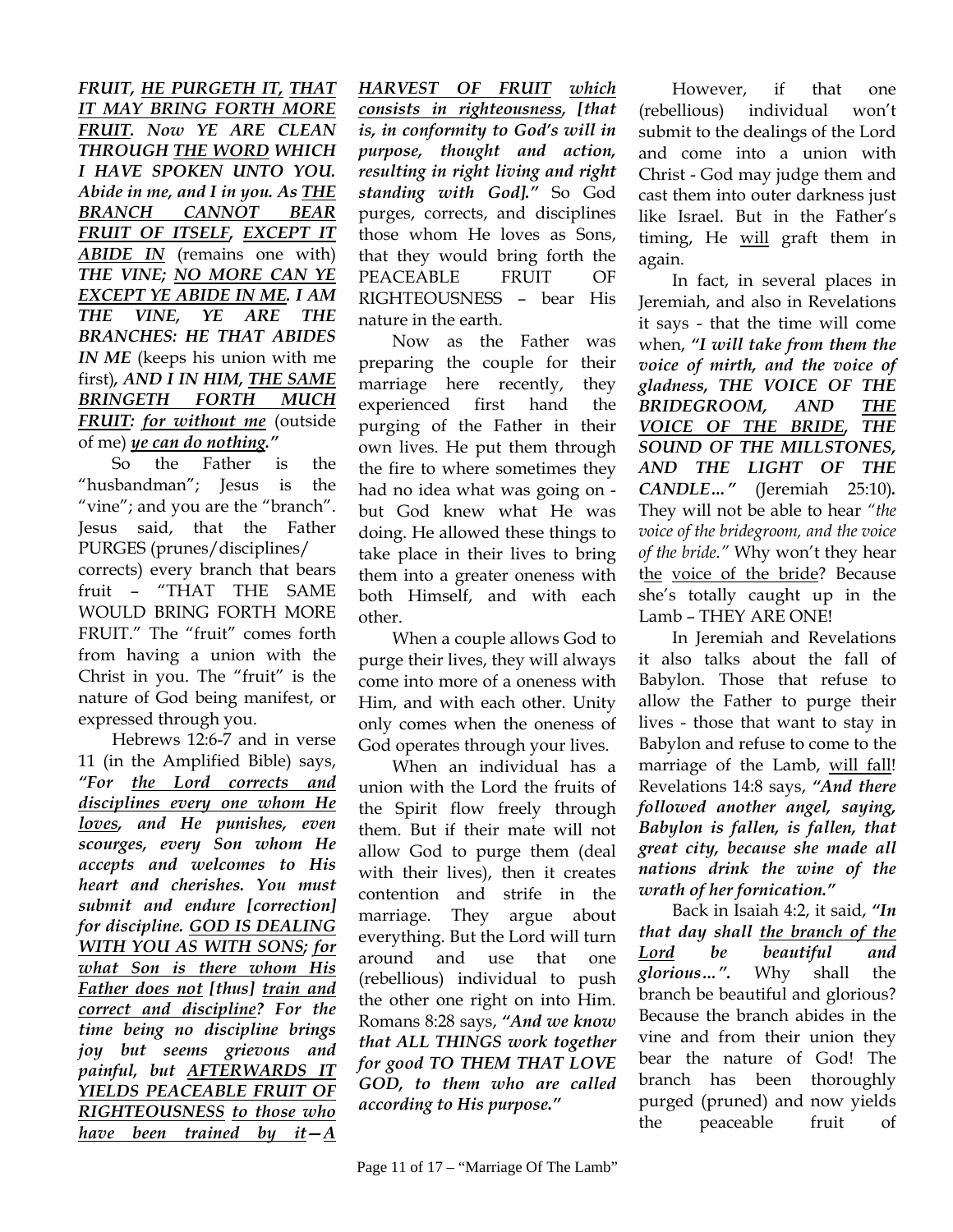righteousness. She has been clothed in the glory of the Son. She has been arrayed in fine linen, clean and white. She has put on the new man (which is Christ) and has come into the nature of the Lamb!

This is the way it is when you are married to the Lord. When you keep your relationship with Him first, and take time each day to go within and commune with Him - people actually see the glory of the Lord upon you. Your face radiates from the presence of the Lord so much that some people actually have to step away from you, because they don't know how to handle the light that is coming from within you.

But when babies and little children come around you it's like their eyes are glued to you. It's because they see the Lord in you, and upon you. Their minds haven't been all cluttered up with the things of this world yet, and they are seeing their maker – the one whom they just left before they came into this world. They see the Lamb!

It goes on to say in Isaiah 4:2, *"…and the fruit of the earth shall be excellent and comely* (because in James 5:7 it said, *"…Behold, the husbandman waiteth for the precious fruit of the earth, and hath long patience for it, until He receive the early and the latter rain."* It is talking about the Day of the Lord, and the Father receiving His Harvest.*) for them that escape Israel."* Well why does it say *"for them that escape Israel"*? Because in Romans 11:25-26 it says, *"…that blindness in part is happened to Israel UNTIL the fullness of the Gentiles be come in."* In this day, the Day of the Lord - the Father is receiving unto Himself both the early and the latter rain, because the fullness of the Gentiles has come in. *"And so ALL ISRAEL SHALL BE SAVED…".* Yes, Israel had rejected the King and her Husband (which is Christ) - but it was all in the plan of God for her to do so. **She had to reject Him and be cast away, so that you and I could come in.** In His plan she had to be put away (for a time), but in the Day of the Lord she is being reconciled again!

*"THE KINGDOM OF HEAVEN IS like a certain King, which made A MARRIAGE for His Son."* Why do you think that Jesus performed His first miracle at a marriage? It was because "the marriage" was representation of "the Kingdom of God".

Who was at this wedding where Jesus performed this miracle? In John 2:1-11 it gives an accounting of this marriage, and it says, *"And on the third day there was a marriage in Cana of Galilee; and the mother of Jesus was there: And both Jesus was called, and His disciples, to the marriage…".* It says that Mother (which represents the bride/the New Jerusalem/the church) was there. Jesus (the Lamb) was there. And it says that His disciples (those that are allowing Christ to discipline their life) were there. And if you read down, in verse 6 (the number "six" always represents "man") it says, *"…And there were set there six waterpots of stone, after the manner of the purifying of the Jews, containing two or three firkins apiece."* The six empty pots represent man empty of God. These pots were made of stone, representing the

condition of man's mind – a stony heart.

Verse 3 says, *"And when they wanted wine, the mother of Jesus saith unto Him, they have no wine."* In other words, Mother had seen them through the Father's eyes and knew that their hearts (pots) were ready now. That they had emptied themselves and come through the purification in order that they might receive the new wine (Christ Himself) and be filled to the brim. In other words, they were now ready for Him to be their all in all). It says, *"And when they wanted wine…"* she (Mother) spoke to Jesus. When their hearts had turned back to Him and they wanted the wine (to partake of the fruits of the Spirit/the fruits of righteous-ness/the Kingdom of God), she spoke and basically told Jesus, "Son, it's time now!" Then in verse 5 it says, *"His mother saith unto THE SERVANTS, WHATSOEVER HE SAITH UNTO YOU, DO IT."* She told the *"SERVANTS"* to DO whatever He tells you to do (KEEP HIS COMMANDMENTS).

Jesus said in Matthew 23:11, *"…he that is greatest among you shall be your SERVANT."* And in Mark 9:35, *"…If any man desire to be FIRST, the same shall be* (or must be the) *LAST OF ALL, and SERVANT OF ALL."* Jesus was telling His disciples, "If you want to be the greatest (one with Him) and be a Son of God (have the Father manifest His fullness through you), then you first have to take upon yourself the nature of the Lamb. You must first humble yourself, lay down your life, and become the LAMB/SERVANT of all – for it is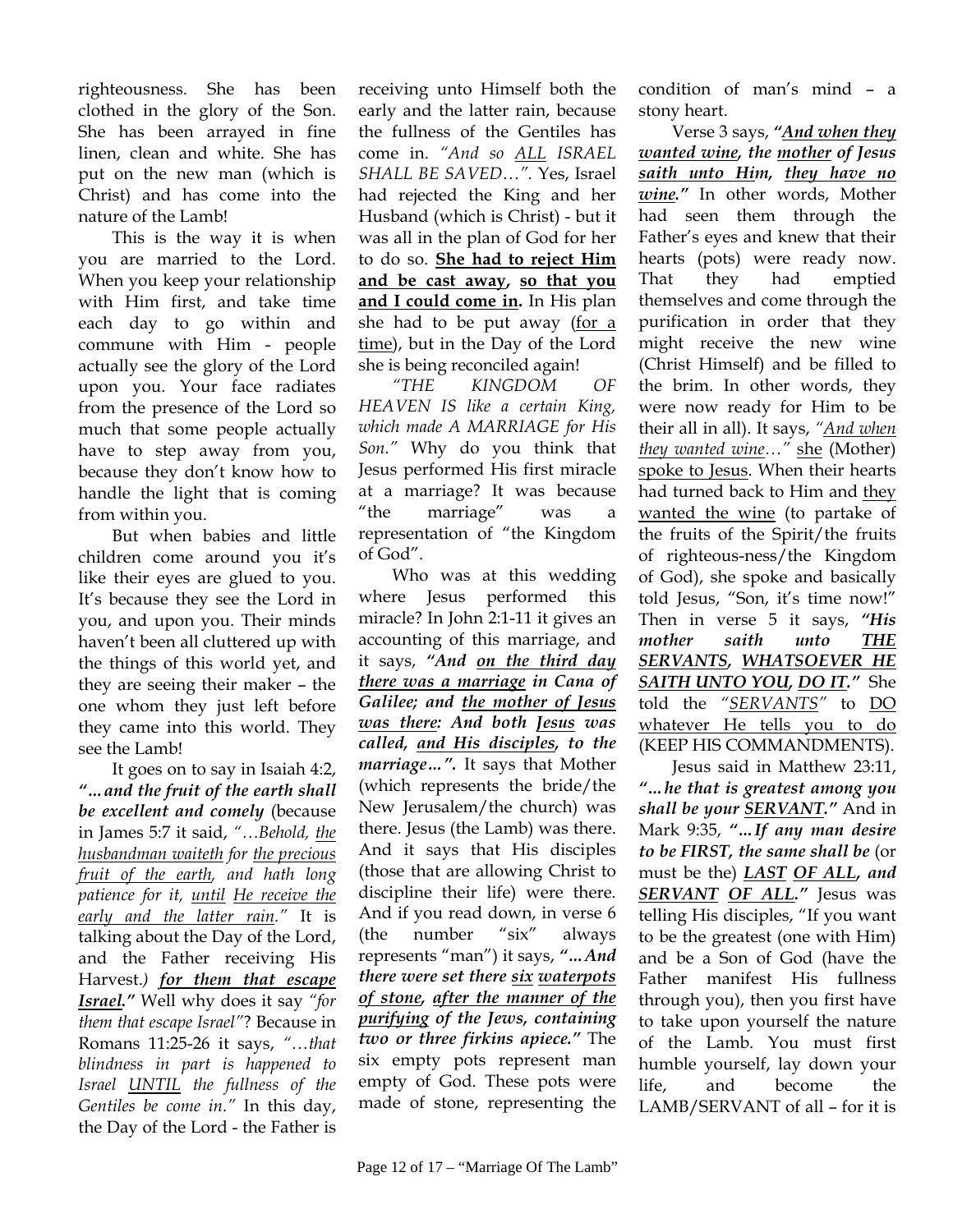the Father who will exalt you in due time."

So in John 2:5, Mother was telling the Sons of God (both then and now) - "WHATEVER HE TELLS YOU TO DO, DO IT!" *"FOR AS MANY AS ARE LED BY THE SPIRIT OF GOD, THEY ARE THE SONS OF GOD."*  (Romans 8:14).

Well I want to tell you that the time has now come, when once again the Father is speaking through the Mother (the church) to His Son(s) saying that, "It's time now! It's time for the Christ to come forth and perform miracles! It's time, for the Father to come forth through His Sons and manifest the Kingdom and Glory of God for all the world to see!" It's time! Mother (the church) knows it's time – BUT THE SONS HAVE TO ASCEND FIRST, before she can!

Several years ago we had a group of people come down from Baltimore, and the Lord gave us a vision of the Son's being caught up in a higher realm – into a high and lofty place in Christ. Now it says in 1Thessalonians 4:16 that, *"…THE DEAD IN CHRIST SHALL RISE FIRST".* This is happening now as you are becoming dead in (or to) your soul. All the little children in you, all your little wants, desires and whims are dying out in your soul. It says, *"THE DEAD IN CHRIST*  (those that have taken up their cross and followed Him; those that have died to self, buried their first husband, and become one with Christ) *SHALL RISE FIRST."* That's the realm that Christ is pushing us right on into. Do you understand what I am saying?

If you read on in 1Thessalonians 4:17 it says, *"Then we which are alive and remain*  (in the earth – 1Corinthians 15:49 says, *"We shall not all sleep, but we shall be changed…"*) *shall be caught up together with them in the clouds* (it is talking about being caught up in the SPIRIT and becoming one with the *"cloud of witnesses"* - Hebrews 12:1; *"the Spirits of just men made perfect"* - Hebrews 12:23) *to meet the Lord in the air* (SPIRIT/in Christ)*".*  This is talking about the Sons of God (the Overcomers - both on this side and on that side) marrying one another, and becoming totally one in Christ!

All creation (including God's Sons) both visible and invisible, are waiting and groaning for the manifestation of the Sons of God! The great cloud of witnesses that have gone before us - are all waiting for us to enter in totally and take our place in Christ, because it says in Hebrews 11:39- 40 and Hebrews 12:1-2, *"And these all, having obtained a good report through faith, received not the promise: GOD HAVING PROVIDED SOME BETTER THING FOR US, THAT WITHOUT US SHOULD NOT BE MADE PERFECT. WHEREFORE SEE-ING WE ARE COMPASSED ABOUT WITH SO GREAT A CLOUD OF WITNESSES, let us lay aside every weight, and sin which doth so easily beset us* (let us take up our cross and follow Him)*, and let us run with patience the race that is set before us, Looking unto Jesus the author and finisher of our faith* (the pattern for us to follow)*; who for the joy that was set before Him endured the cross, despising the shame, and is set* 

*down at the right hand of the throne of God."* 

In the vision that the Lord gave us, we saw the Sons rise first, and when they did a great wind began to blow like we've never seen before. Next we saw the church as a beautiful diamond, but part of her was still buried in the earth. Then the wind that we had seen blowing (which we knew was the Word and the Spirit going forth) began to blow away all of the debris that was on the church and the body of Christ. As the wind continued to blow away all the debris, we saw her (the church) begin to ascend in the realm of the Spirit. And finally we saw her married to the Lamb. You see, there is an order to God's plan and how He intends to bring it to fruition.

Back in John 2:7-10 Jesus spoke to the servants and said, *"…Fill the waterpots with water*  (water represents the Word and the Spirit)*. And they filled them to the brim. And He saith unto them, draw out now, and bear unto the governor of the feast. And they bear it. When the ruler of the feast had tasted the water that was made wine, and knew not whence it was (but the servants knew;) the governor of the feast called the bridegroom, and saith unto him, Every man at the beginning doth set forth good wine; and when men have drunk well, then that which is worse: BUT THOU HAST KEPT THE GOOD WINE UNTIL NOW."* In other words, the governor of the feast was saying to the bridegroom, "YOU HAVE SAVED THE BEST FOR LAST!"

Without knowing it, he was talking about the new wine that all creation is waiting to partake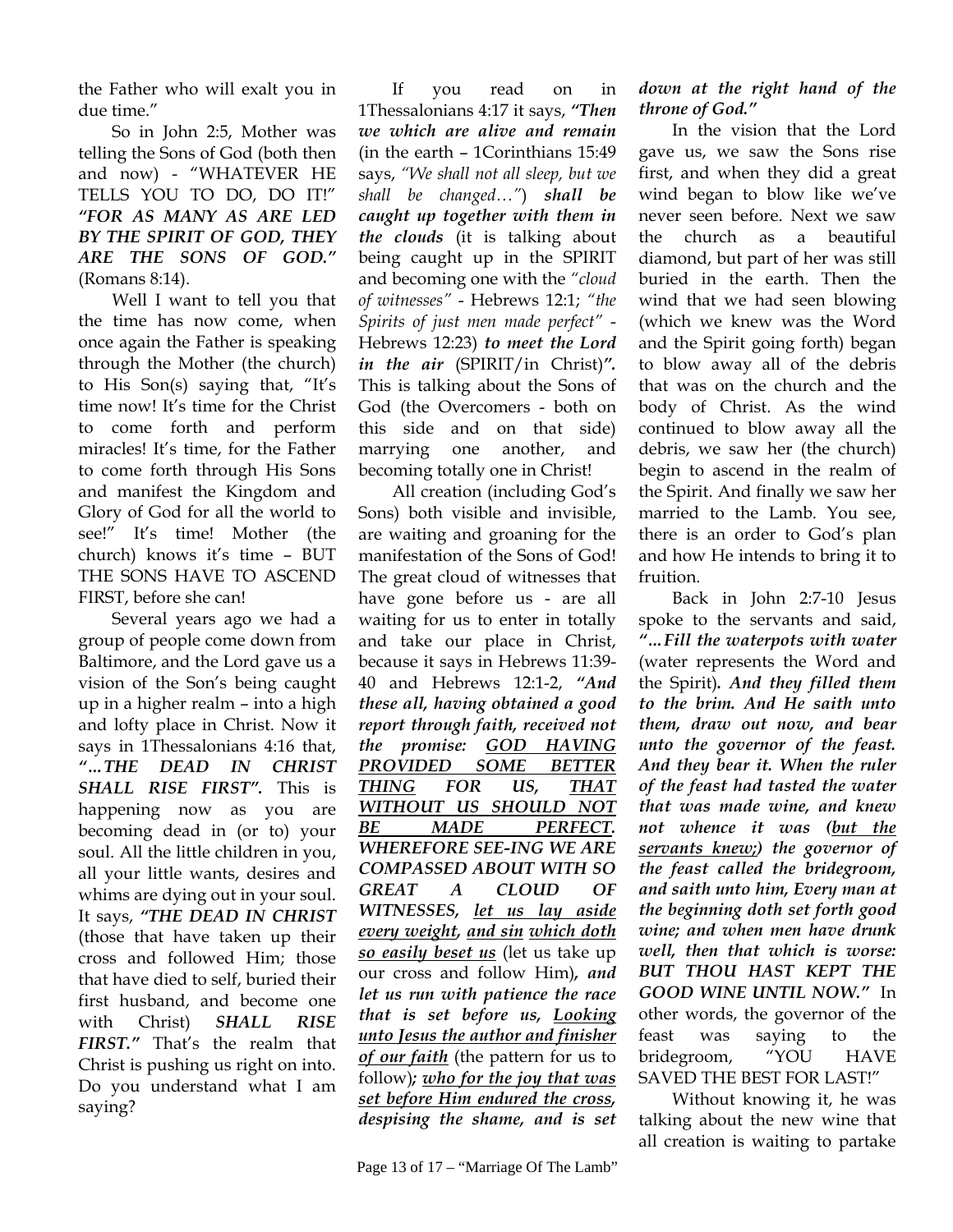of. All creation is waiting for this new wine (the manifestation of the Sons of God), because when the water (the Word and the Spirit) transforms your mind completely to where you manifest His glory (nature) all the time – then they will also be set free. When the Sons arise and take their places in the Lamb, the Christ in them will set creation free to ascend and marry the Lamb. It says, *"Blessed are they which are called unto the marriage Supper of the Lamb!"*

THE BRIDEGROOM HAS SAVED THE BEST FOR LAST, and has bid all to come and partake of the riches of His Kingdom!

The Lord told me a long time ago, that when you fully come into this next realm in Him, you will have entered into the same joy that was set before Jesus. And He said that, the joy that Jesus entered into is the new wine that will spill out and go throughout the earth. The new wine is the fullness of His Kingdom being expressed in the earth! In this realm, you will never again experience being happy one day and not the next – but you will experience His righteousness, peace, and joy all the time.

Every kind of thing has come down the pipeline saying, "This is it". Even in the church many have said, "This is it!" They will hear of people being slain in the Spirit over here, and of people laughing in the Holy Ghost over there. So they run here, and they run there both thinking and speaking aloud, "This is it." But I want to tell you that what they're witnessing is not it (it's only the introduction). Because GOD IS SAVING THE BEST FOR LAST!

Even back in Hebrews 11:40 we read that, *"GOD HAVING PROVIDED SOME BETTER THING FOR US, that they without us should not be made perfect."* He's provided SOMETHING BETTER than Holy Ghost goose bumps and shivers, getting slain in the Spirit, and even getting healed in your body. All these things are temporary and will not last. They are meant to point people to Christ - but not to replace Christ in the thinking of man, saying to themselves and others, "This is it. Praise God this is as good as it gets!"

But PRAISE GOD that's not it - because HE HAS SAVED THE BEST FOR LAST and when that *"BETTER THING"* comes on the scene - IT WILL LAST FOR ETERNITY! All creation is waiting for us to enter in fully and take hold of what God has for us - because when we do - the church; and then all creation will be able to partake of that same joy as well!

In John 2:11 it says, *"This beginning of miracles did Jesus in Cana of Galilee, AND MANIFESTED FORTH HIS GLORY…".* This is what the marriage of the Lamb is all about. It is to manifest His glory (nature) in the earth through a union.

In the natural, when a man and a woman marry and have a union, they generally reproduce themselves and are seen in their children. Well God made a marriage for His Son, so that through a union He would reproduce Himself (a Son/the Christ) in you - that His glory would be manifest (expressed) and seen (experienced) openly in the earth.

Going back to Matthew 22:2- 3, it said, *"The kingdom of heaven is like unto a certain king, which made a marriage for his son, And sent forth his servants to call them that were bidden to the wedding: and they would not come."* How many times has He sent you (His servant) out as a representative of the Kingdom of God to invite people to come to this marriage? How many times have you planted a seed in someone's heart, then come back a week later and they don't want anything to do with you? It said that, *"they would not come"*.

In verse 4 it said, *"Again, he sent forth other servants, saying, Tell them which are bidden, Behold, I have prepared my dinner: my oxen and my fatlings are killed, and ALL THINGS ARE READY: COME UNTO THE MARRIAGE."* Everything is ready and has been for a long time. Everything became ready when Jesus died on the cross. He issued in the Kingdom. He issued in the New Covenant. He issued in the Law of Life. And the Father is saying to all, "Come to the marriage that I have prepared for my Son! Come and partake of My Kingdom and My joy!"

But in verses 5-6 it says, *"But they made light of it, and went THEIR WAYS, one to his farm, another to his merchandise: And the remnant took His servants, and entreated them spitefully, and slew them. But when the King heard thereof, He was wroth: and He sent forth His armies, and destroyed those murderers, and burned up their city."* 

Excuses after excuses. How many times have people looked at your life and seen how happy you are in your relationship and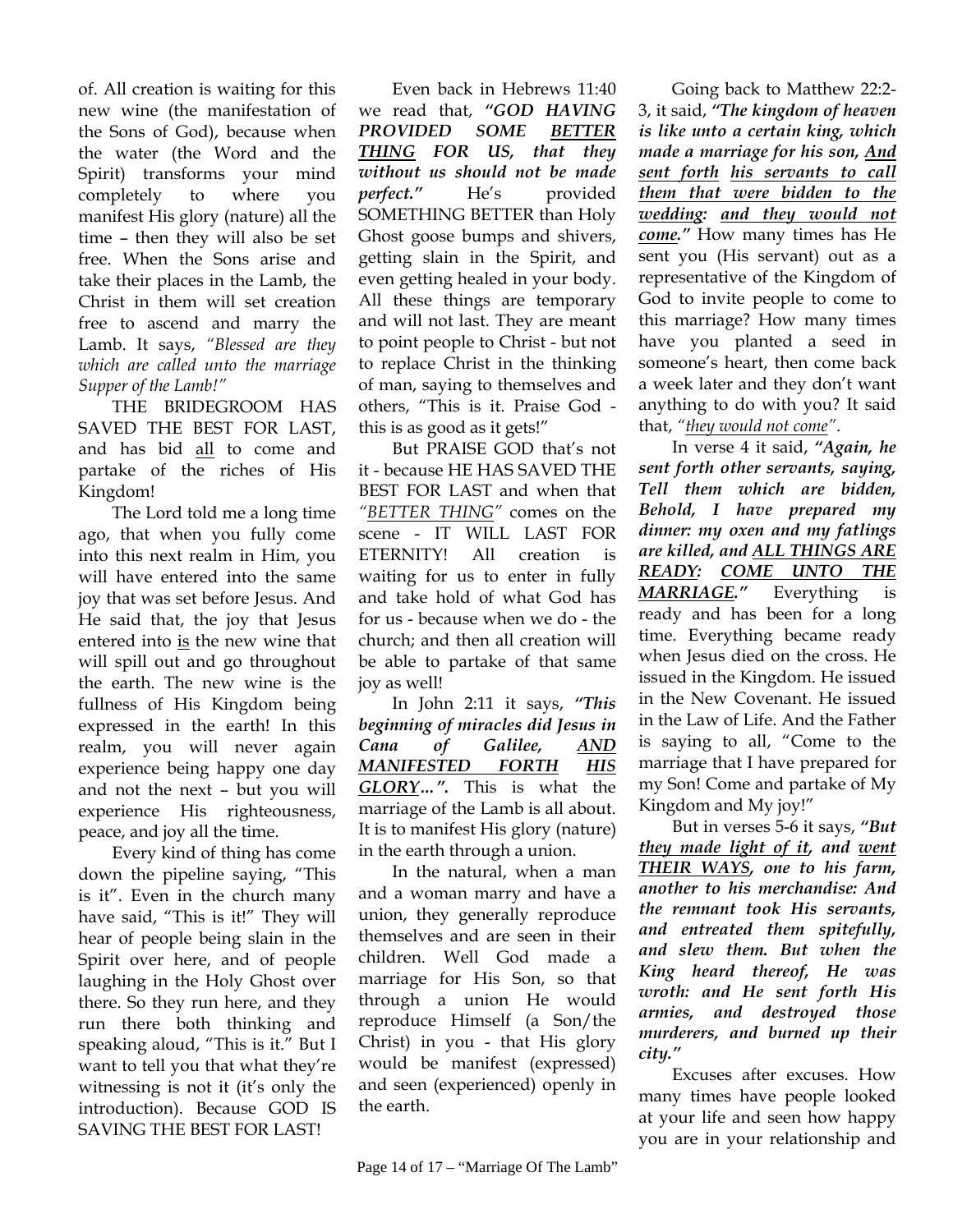marriage with Christ - then they turn around and say, "I don't want it"? Well the reason they don't want what you have is because they don't want to pay the price! They don't want to come to the marriage of the Lamb, because if they do it will cost them their soul.

They're trying to hold onto their soul (life in this world, living according to the lusts of their flesh), not realizing that it's all temporary - they can't keep it, and they're going to lose it anyway. This is why Jesus said in Matthew 16:24-25, *"…If any man will come after me, let him deny himself* (his soul/his self-will/the lusts of his flesh/their first

husband)*, and take up his cross*  (reckon yourself to be dead)*, and follow me* (follow my example. Come and be one with Me. Come to the marriage of the Lamb and marry Me)*. For whosoever will save his life* (in this world) *shall lose it: and whosoever will lose his life for my sake shall find it*  (in the Kingdom of God/in Christ)*."* 

Matthew 22:8-10 says, *"Then saith He to His servants, The wedding is ready, but they which were bidden were not worthy. Go ye therefore into the highways, and as many as ye shall find, bid to the marriage.* ("Whosoever will, let him come.") *So those servants went out into the highways, and gathered together all as many as they found, BOTH BAD AND GOOD: and the wedding was furnished with guests."* It said that the servants went out *"and gathered together as many as they found, both bad and good."* You see, it doesn't matter to the Lord what you've done in the past, what matters to Him is

that you are willing to deny self and follow Him now! What matters to Him is that your heart has turned to Him, and that you are willing to make a commitment to Him in marriage. He doesn't see your sin, He sees you as beautiful! He sees you fully reconciled and finished in Himself!

In verse 11 it says, *"And when the king came in to see the guests, he saw there a man which had not on a wedding garment."* This man represents Israel. Israel was called to be a Son of God in the earth (as was Adam), but they rejected Him and sought to establish their own righteousness and kingdoms in the earth. When God sent His servant Moses as a Deliverer to bring Israel out of the bondage of Egypt (the world/the flesh), it says in Exodus 4:22-23, *"And thou shalt say to Pharoah, Thus saith the Lord, ISRAEL IS MY SON, even My firstborn: And I say unto thee, LET MY SON GO, THAT HE MAY SERVE ME…".* 

Israel was called to be a Son, but Israel was later cast away. And in Matthew 22:12-14 when the King saw him with no wedding garment on, it says, *"And He saith unto him, Friend…".* Notice He called him a "Friend". Jesus said in John 15:15 when speaking with His disciples, *"…I have called you FRIENDS; for all things that I have heard of my Father I have made known unto you."*

God had sent His servants (the prophets) to speak to Israel, time and time again. They too had spoken to Israel all the things that they had heard from the Father. And time and time again, they rejected Him. They knew the

law and the prophets (the written word) from cover to cover - and it all pointed to Jesus whom they rejected as well! In trying to establish their own righteousness through the law and the written word, they rejected THE WORD!

Calling him "Friend" was also meant to bring conviction and correction to his heart, knowing that Israel knew the word (law and the prophets). Jesus said in John 15:14, *"YE ARE MY FRIENDS, IF YE DO WHATSOEVER I COMMAND YOU."* Knowing His word isn't enough, because you also have the responsibility that comes with it - to DO whatever He tells you to do. In other words, you have the responsibility to walk it out by walking in union with Him. God was constantly trying to bring correction to Israel and pleading with them to come back to Him, but they would not. They were frequently described as being stubborn and rebellious. They would not keep His commandments, and they would not return to Him. "They went THEIR WAYS."

So the King spoke to this man (Israel) and said, *"…how camest thou in hither not having a wedding garment? And he was speechless."* He was speechless because he had come to this wedding without first having put on the new man/Christ. Israel had come to this wedding in her own righteousness (rags), wanting to eat her own bread and wear her own apparel. The church, and even many of God's own Sons have also tried to come to this marriage clothed in their own righteousness, under the law the Law of Moses - through works, outside of (or without)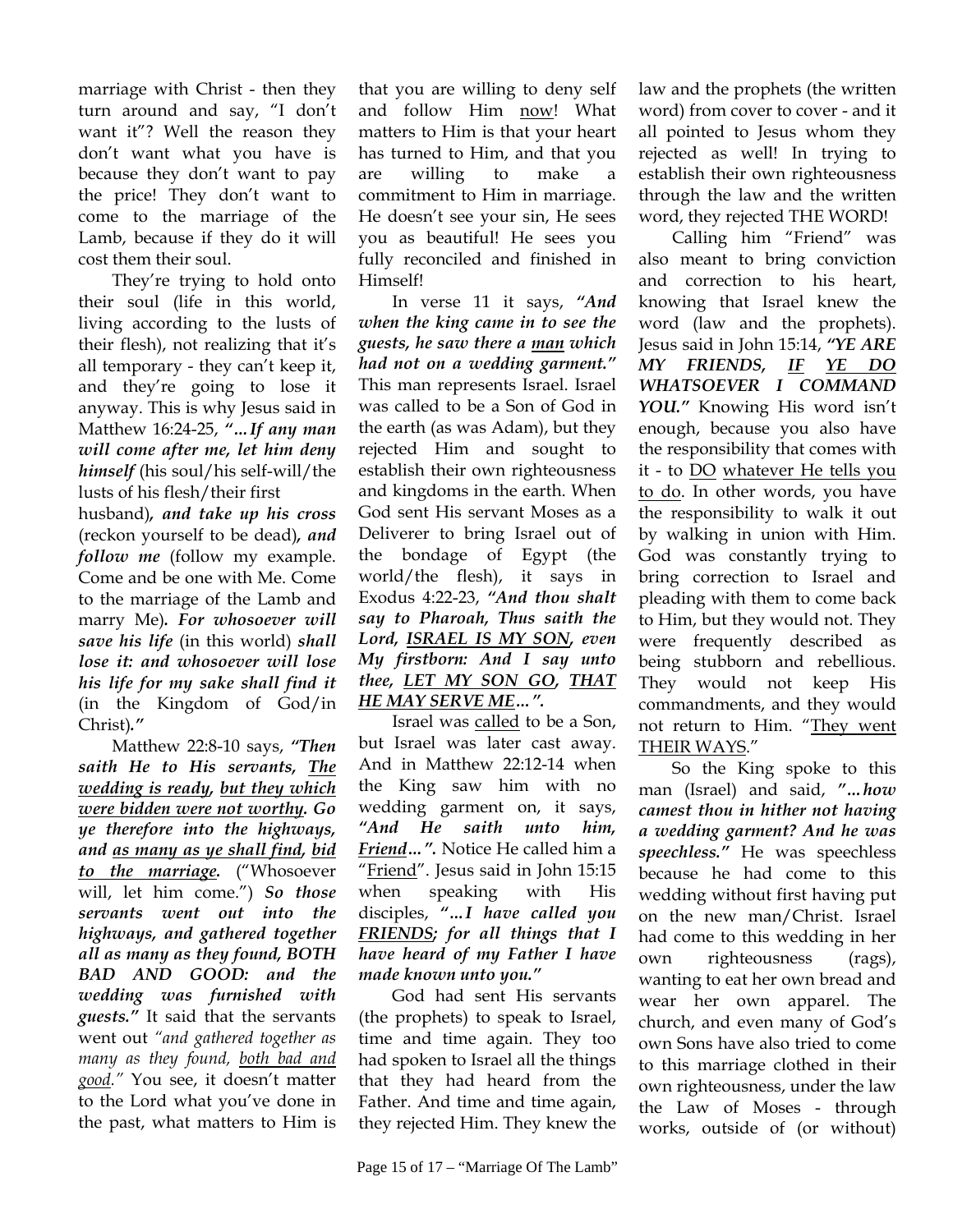Christ! Do you understand what I am saying here?

*"Then said the King to the servants, Bind him hand and foot, and take him away, and cast him into outer darkness; there shall be weeping and gnashing of teeth. FOR MANY ARE CALLED* (to be the Sons of God and bear His nature through a marriage with the Lamb)*, BUT FEW ARE CHOSEN* (as "Faithful and True" - as a "Virgin" that pleases the King)*."*

But Paul wrote in Romans chapter 10:1-2 saying, *"Brethren, my heart's desire and prayer to God for Israel is, that they might be saved. For I bear them record that they have the zeal of God, but not according to knowledge. For being ignorant of God's righteousness* (they didn't understanding that *"…by GRACE are ye saved THROUGH FAITH; and not of yourselves: IT IS THE GIFT OF GOD: NOT OF WORKS, lest any man should boast"*)*, and going about to establish their own righteousness, have not submitted themselves unto the righteousness of God."* This is the reason why this man (Israel) was cast out into outer darkness.

Israel had to be cast out into outer darkness in order for the Gentiles to come in as well. Now you can read the whole chapter yourself, but in Roman's chapter 11 (and we've already touched on some of this) there are some things that I want to go over in greater detail. Beginning at verses 7-8 it says, *"What then? Israel hath not obtained that which they seeketh for; but the election hath obtained it, and the rest were blinded. (According as it is written, God hath* (past tense) *given them the spirit of slumber, eyes that they should not see, and* 

*ears that they should not hear;) unto this day."* Then going down to verse 11 Paul writes, *"I say then, Have they stumbled that they should fall? God forbid: but rather THROUGH THEIR FALL SALVATION IS COME UNTO THE GENTILES, for to provoke them to jealousy."* 

It said that, *"…THROUGH THEIR FALL salvation is come to the Gentiles…"*. So within God's plan He had a reason for the fall of Adam; and He also had a reason for the fall of Israel. It was so that God could eventually marry the whole world and reproduce Himself in all the earth. It was so that all creation could come to the marriage of the Lamb and be one with God again! It is also in His plan for Israel to one day marry Him, again!

Page 16 of 17 – "Marriage Of The Lamb" In verse 12 it says, *"Now if the fall of them be the riches of this world* (the riches of the world is what they fell to)*, and the diminishing of them the riches of the Gentiles: how much more their fullness?"* Then in verse 15, *"For if the casting away of them* (Israel) *be THE RECONCILING OF THE WORLD, what shall the receiving of them be, but LIFE FROM THE DEAD?"* It was in God's plan for Israel to fall and be cast away. They rejected the King and would not come to the marriage, because God had put a spirit of slumber upon them. He gave them *"eyes that they should not see, and ears that they should not hear, even to this day"* – so that they would not understand what they were doing, and in ignorance (in darkness/blindness to the Truth) fall away. Israel was the first people that God chose to have a covenant with - but God said, "I want this covenant to be

expanded to include the whole world." So *"through their fall salvation is come unto the Gentiles."*

Verse 25 and 26 says, *"For I would not, brethren, that ye should be ignorant of this mystery, lest ye should be wise in your own conceits; that blindness in part is happened to Israel, UNTIL THE FULLNESS OF THE GENTILES be come."* It said "until", meaning that their blindness (to the Truth/Christ) is a temporary one, and one day their eyes will be opened again to where they too will enter into a union with the Lamb). *"And so ALL ISRAEL SHALL BE SAVED…".* Going back to verse 23 it says, *"…for God is able to graft them in again."* Even those that died in the wilderness will be grafted in again.

Religion has taught that after an individual's body dies there is no hope for them. But if that were true, then why does it say that God can graft them in again. It says, *"…ALL ISRAEL SHALL BE SAVED…".* It didn't say, "Just a few of them", or, "This group over here", or, "Just those walking around in their bodies" it said, "ALL ISRAEL SHALL BE SAVED".

Colossians 1:20 says, *"And, having made peace through the blood of His cross, by Him TO RECONCILE ALL THINGS UNTO HIMSELF; by Him, I say, whether they be things in the earth* (the visible realm/those still in their natural body) *or things in heaven* (the invisible real/realm of the Spirit/those that have gone by the way of the grave)*."* Even in 1Peter 3:18-20 it talks about where after Jesus went to the cross, one of the first things He did was He went and